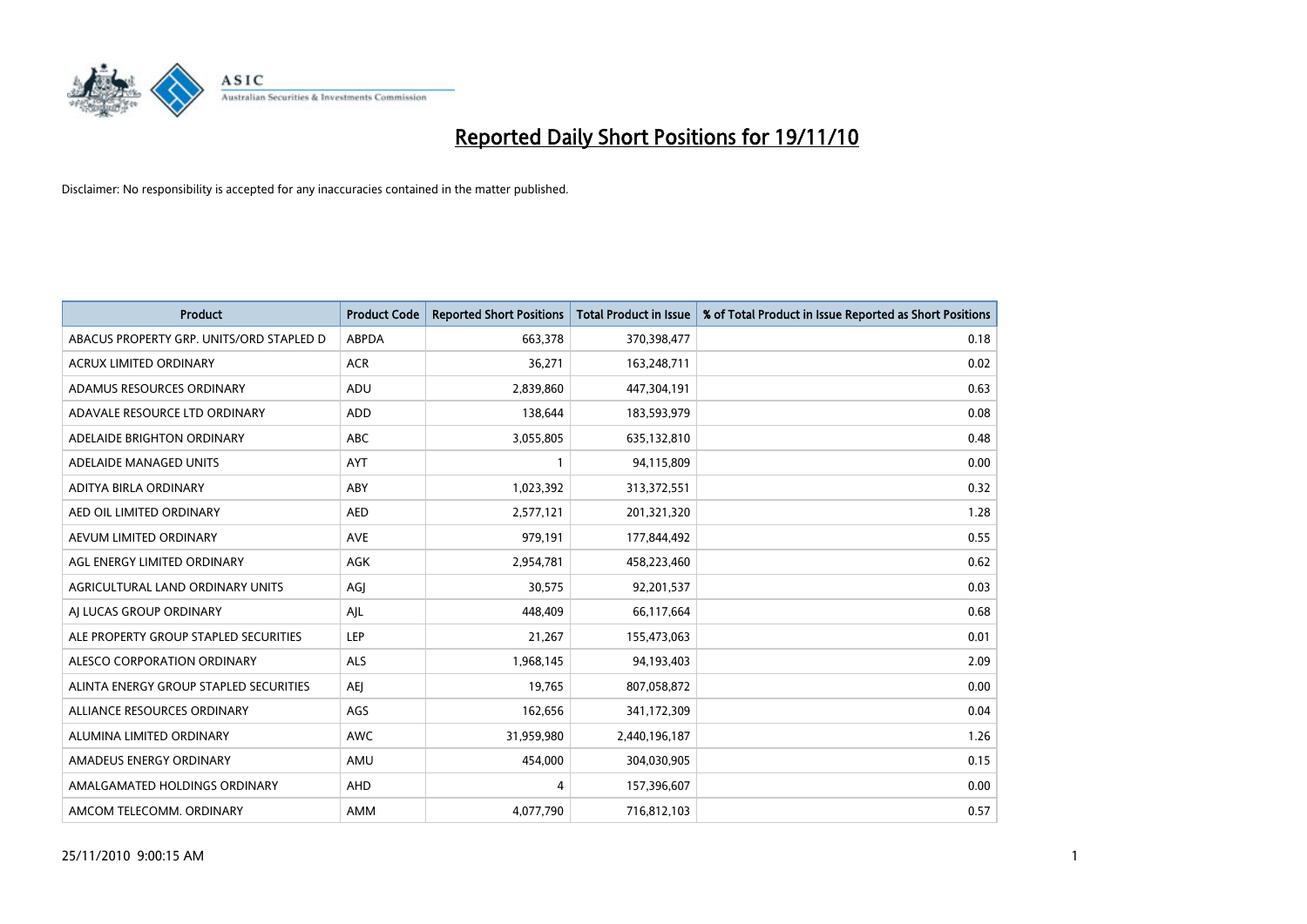

| Product                                 | <b>Product Code</b> | <b>Reported Short Positions</b> | <b>Total Product in Issue</b> | % of Total Product in Issue Reported as Short Positions |
|-----------------------------------------|---------------------|---------------------------------|-------------------------------|---------------------------------------------------------|
| AMCOR LIMITED ORDINARY                  | <b>AMC</b>          | 3,443,546                       | 1,224,688,007                 | 0.27                                                    |
| AMP LIMITED ORDINARY                    | AMP                 | 16,087,359                      | 2,094,424,200                 | 0.75                                                    |
| AMPELLA MINING ORDINARY                 | <b>AMX</b>          | 70,286                          | 200,225,108                   | 0.03                                                    |
| ANDEAN RESOURCES LTD ORDINARY           | <b>AND</b>          | 1,001,535                       | 548,872,588                   | 0.18                                                    |
| ANSELL LIMITED ORDINARY                 | <b>ANN</b>          | 1,278,155                       | 132,986,402                   | 0.96                                                    |
| ANTARES ENERGY LTD ORDINARY             | AZZ                 | 118,654                         | 299,333,110                   | 0.04                                                    |
| ANZ BANKING GRP LTD ORDINARY            | ANZ                 | 5,693,234                       | 2,561,358,456                 | 0.21                                                    |
| APA GROUP STAPLED SECURITIES            | <b>APA</b>          | 4,810,843                       | 551,689,118                   | 0.88                                                    |
| APEX MINERALS NL ORDINARY               | <b>AXM</b>          | 885,146                         | 3,567,819,909                 | 0.02                                                    |
| APN EUROPEAN RETAIL UNITS STAPLED SEC.  | <b>AEZ</b>          | 11,832                          | 544,910,660                   | 0.00                                                    |
| APN NEWS & MEDIA ORDINARY               | <b>APN</b>          | 7,933,380                       | 606,084,019                   | 1.31                                                    |
| APOLLO GAS LIMITED ORDINARY             | <b>AZO</b>          | 374,650                         | 90,400,136                    | 0.41                                                    |
| AQUARIUS PLATINUM. ORDINARY             | <b>AOP</b>          | 2,960,199                       | 463,231,008                   | 0.63                                                    |
| AOUILA RESOURCES ORDINARY               | <b>AQA</b>          | 1,192,769                       | 322,862,186                   | 0.36                                                    |
| ARAFURA RESOURCE LTD ORDINARY           | <b>ARU</b>          | 4,111,861                       | 334,995,342                   | 1.21                                                    |
| ARB CORPORATION ORDINARY                | <b>ARP</b>          | 814                             | 72,481,302                    | 0.00                                                    |
| ARDENT LEISURE GROUP STAPLED SECURITIES | AAD                 | 1,568,284                       | 312,836,274                   | 0.49                                                    |
| ARISTOCRAT LEISURE ORDINARY             | <b>ALL</b>          | 30,724,250                      | 533,983,910                   | 5.75                                                    |
| ASCIANO LIMITED ORDINARY                | <b>AIO</b>          | 28,796,161                      | 2,926,103,883                 | 0.98                                                    |
| ASG GROUP LIMITED ORDINARY              | <b>ASZ</b>          | 6,181                           | 156,064,384                   | 0.00                                                    |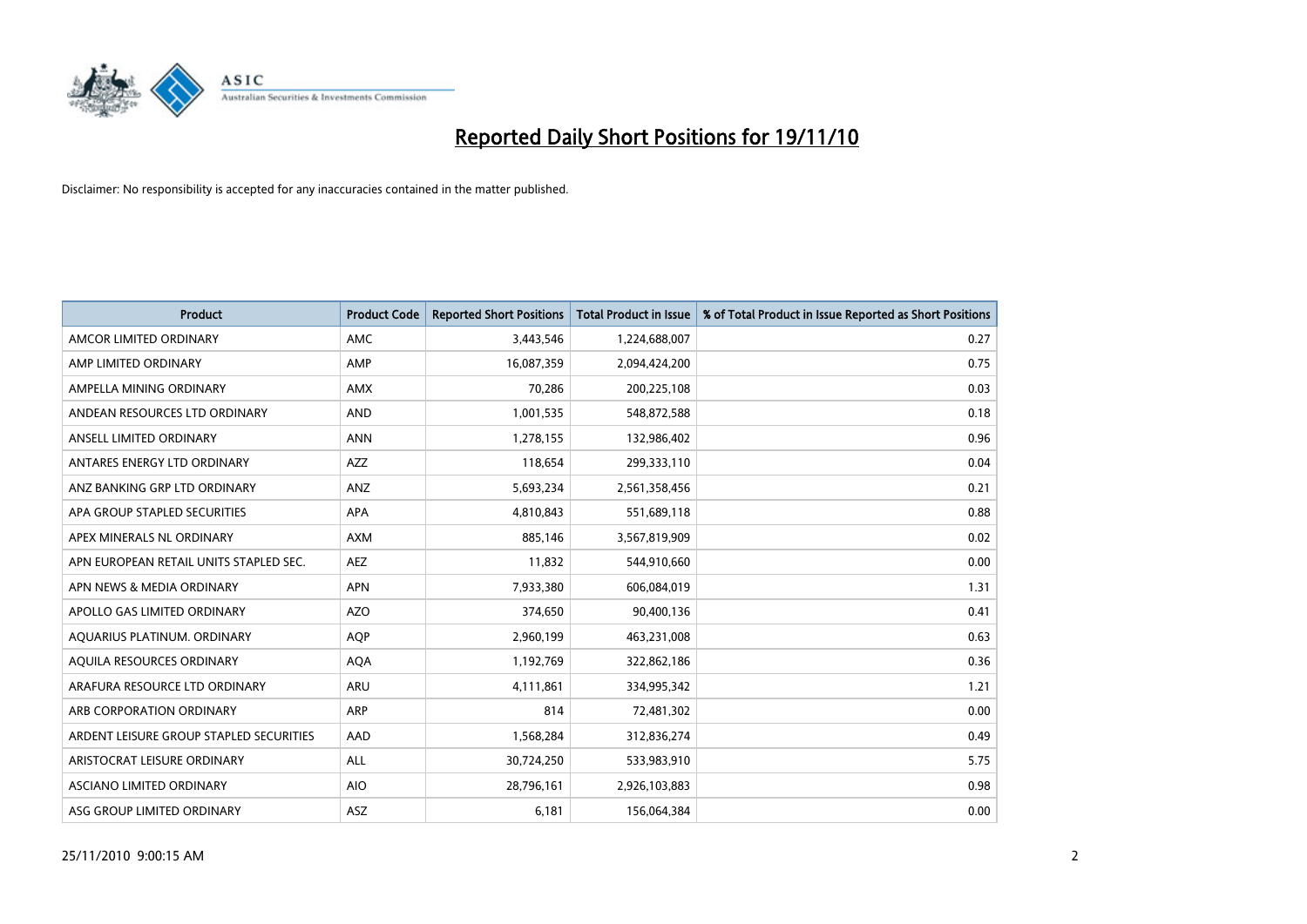

| Product                                 | <b>Product Code</b> | <b>Reported Short Positions</b> | Total Product in Issue | % of Total Product in Issue Reported as Short Positions |
|-----------------------------------------|---------------------|---------------------------------|------------------------|---------------------------------------------------------|
| ASPEN GROUP ORD/UNITS STAPLED           | <b>APZ</b>          | 1,104,526                       | 583,934,711            | 0.18                                                    |
| ASTON RES LTD ORDINARY                  | <b>AZT</b>          | 3,666                           | 204,527,604            | 0.00                                                    |
| ASTRO JAP PROP GROUP STAPLED SECURITIES | AJA                 | 400,683                         | 508,212,161            | 0.08                                                    |
| <b>ASX LIMITED ORDINARY</b>             | ASX                 | 1,209,492                       | 175,136,729            | 0.70                                                    |
| ATLANTIC LIMITED ORDINARY               | ATI                 | 136,812                         | 107,736,666            | 0.12                                                    |
| ATLAS IRON LIMITED ORDINARY             | <b>AGO</b>          | 8,038,495                       | 546,307,119            | 1.47                                                    |
| AUCKLAND INTERNATION ORDINARY           | AIA                 | 125,689                         | 1,317,998,787          | 0.01                                                    |
| AURORA OIL & GAS ORDINARY               | <b>AUT</b>          | 301,170                         | 318,365,342            | 0.09                                                    |
| AUSDRILL LIMITED ORDINARY               | ASL                 | 59,616                          | 262,467,242            | 0.01                                                    |
| AUSENCO LIMITED ORDINARY                | AAX                 | 5,438,730                       | 122,427,576            | 4.44                                                    |
| <b>AUSTAL LIMITED ORDINARY</b>          | ASB                 | 196,476                         | 188,069,638            | 0.09                                                    |
| <b>AUSTAR UNITED ORDINARY</b>           | <b>AUN</b>          | 14,910,951                      | 1,271,329,063          | 1.17                                                    |
| AUSTBROKERS HOLDINGS ORDINARY           | <b>AUB</b>          | $\overline{2}$                  | 54,339,433             | 0.00                                                    |
| AUSTIN ENGINEERING ORDINARY             | ANG                 | 10,204                          | 71,364,403             | 0.01                                                    |
| <b>AUSTRALAND ASSETS ASSETS</b>         | AAZPB               | 1,168                           | 2,750,000              | 0.04                                                    |
| AUSTRALAND PROPERTY STAPLED SECURITY    | <b>ALZ</b>          | 180,853                         | 576,837,197            | 0.03                                                    |
| AUSTRALIAN AGRICULT, ORDINARY           | AAC                 | 1,688,065                       | 264,264,459            | 0.64                                                    |
| AUSTRALIAN EDUCATION UNITS              | <b>AEU</b>          | 625,000                         | 134,973,383            | 0.46                                                    |
| AUSTRALIAN INFRASTR, UNITS/ORDINARY     | <b>AIX</b>          | 220,828                         | 620,733,944            | 0.03                                                    |
| AUSTRALIAN PHARM. ORDINARY              | API                 | 969,834                         | 488,115,883            | 0.19                                                    |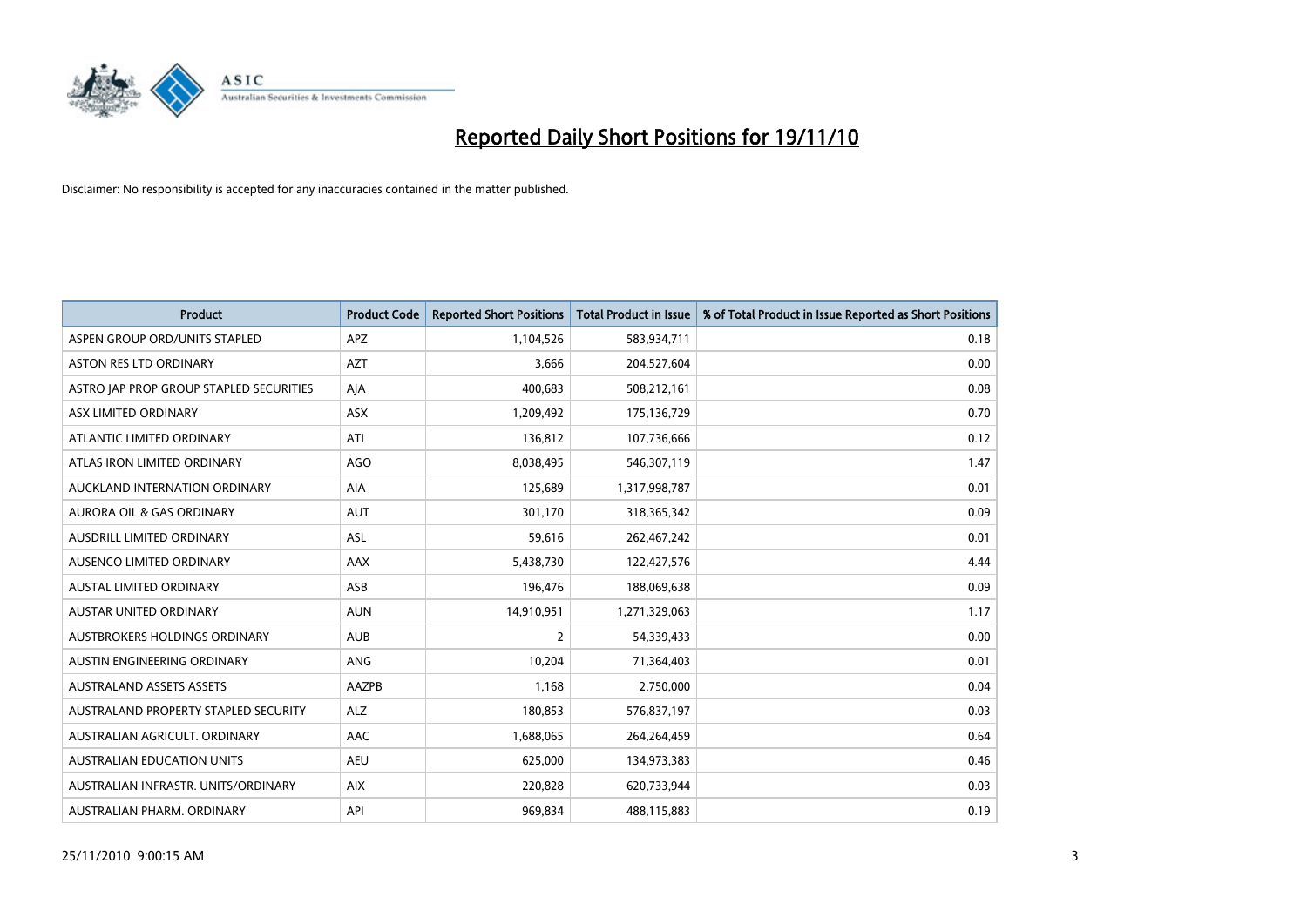

| Product                              | <b>Product Code</b> | <b>Reported Short Positions</b> | Total Product in Issue | % of Total Product in Issue Reported as Short Positions |
|--------------------------------------|---------------------|---------------------------------|------------------------|---------------------------------------------------------|
| AUTOMOTIVE HOLDINGS ORDINARY         | AHE                 | 19,696                          | 225,731,300            | 0.01                                                    |
| AVEXA LIMITED ORDINARY               | <b>AVX</b>          | 243,657                         | 847,688,779            | 0.03                                                    |
| AVOCA RESOURCES ORDINARY             | <b>AVO</b>          | 640,428                         | 302,379,660            | 0.21                                                    |
| AWB LIMITED ORDINARY                 | AWB                 | 4,538,296                       | 824,281,667            | 0.55                                                    |
| AWE LIMITED ORDINARY                 | AWE                 | 4,288,304                       | 521,871,941            | 0.83                                                    |
| AXA ASIA PACIFIC ORDINARY            | <b>AXA</b>          | 5,731,032                       | 2,067,095,545          | 0.27                                                    |
| BANK OF QUEENSLAND. ORDINARY         | <b>BOQ</b>          | 1,381,774                       | 220,044,823            | 0.63                                                    |
| <b>BANNERMAN RESOURCES ORDINARY</b>  | <b>BMN</b>          | 126,515                         | 201,710,934            | 0.06                                                    |
| BASS STRAIT OIL CO ORDINARY          | <b>BAS</b>          | 1,482                           | 291,030,250            | 0.00                                                    |
| <b>BATHURST RESOURCES ORDINARY</b>   | <b>BTU</b>          | 3,762,667                       | 597,780,940            | 0.63                                                    |
| <b>BAUXITE RESOURCE LTD ORDINARY</b> | <b>BAU</b>          | 35,697                          | 234,379,896            | 0.02                                                    |
| <b>BC IRON LIMITED ORDINARY</b>      | <b>BCI</b>          | 21,500                          | 84,061,000             | 0.03                                                    |
| <b>BEACH ENERGY LIMITED ORDINARY</b> | <b>BPT</b>          | 2,298,824                       | 1,098,548,140          | 0.20                                                    |
| BENDIGO AND ADELAIDE ORDINARY        | <b>BEN</b>          | 3,140,823                       | 357,572,785            | 0.87                                                    |
| BENDIGO MINING LTD ORDINARY          | <b>BDG</b>          | 332,979                         | 509,712,735            | 0.07                                                    |
| BERKELEY RESOURCES ORDINARY          | <b>BKY</b>          | 204,970                         | 137,817,062            | 0.14                                                    |
| <b>BHP BILLITON LIMITED ORDINARY</b> | <b>BHP</b>          | 25,419,006                      | 3,356,081,497          | 0.73                                                    |
| <b>BILLABONG ORDINARY</b>            | <b>BBG</b>          | 7,954,484                       | 253,613,826            | 3.09                                                    |
| <b>BIOTA HOLDINGS ORDINARY</b>       | <b>BTA</b>          | 1,580,719                       | 180,691,377            | 0.88                                                    |
| <b>BISALLOY STEEL ORDINARY</b>       | <b>BIS</b>          | 84,480                          | 216,455,965            | 0.04                                                    |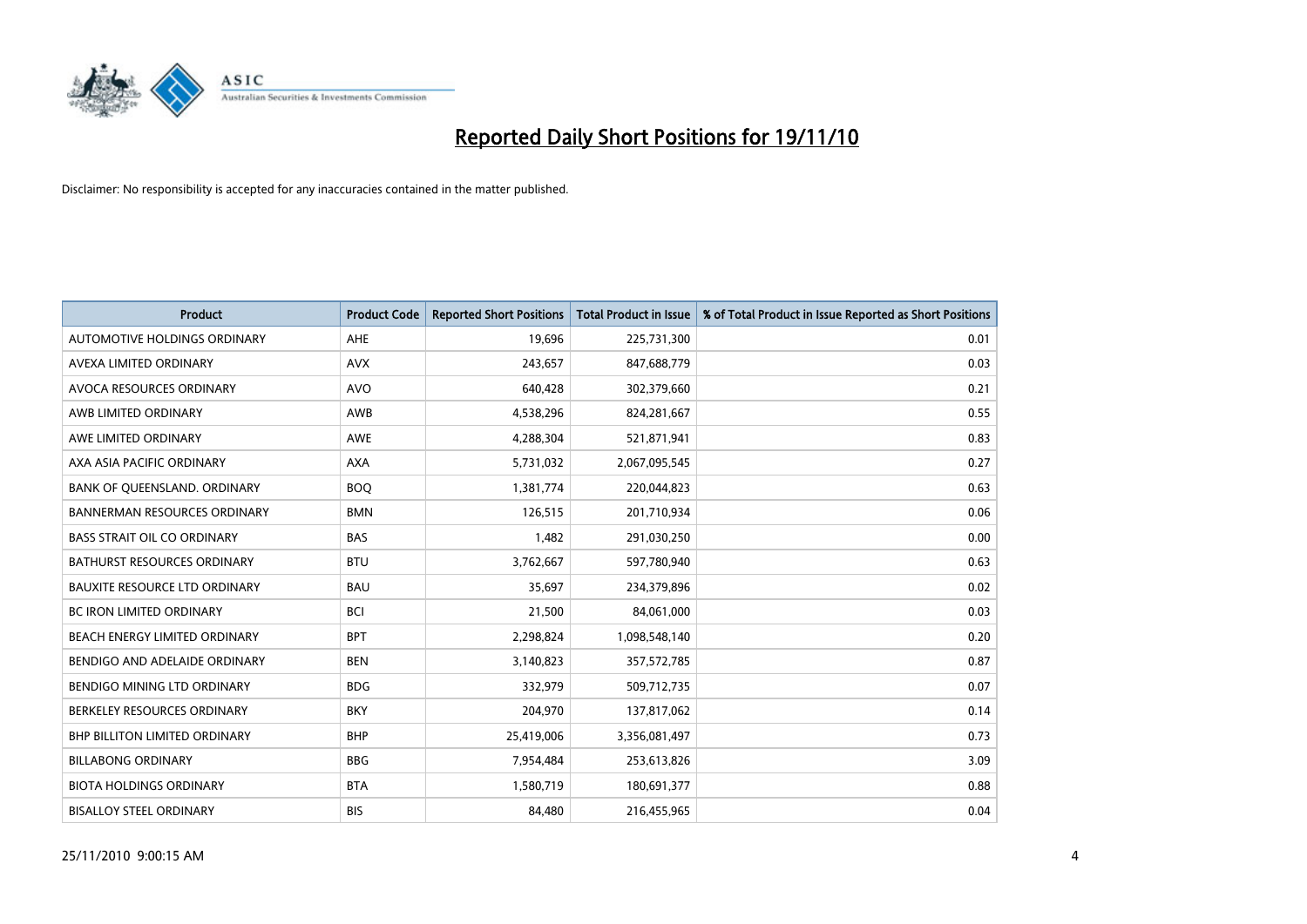

| <b>Product</b>                           | <b>Product Code</b> | <b>Reported Short Positions</b> | <b>Total Product in Issue</b> | % of Total Product in Issue Reported as Short Positions |
|------------------------------------------|---------------------|---------------------------------|-------------------------------|---------------------------------------------------------|
| BKI INVESTMENT LTD ORDINARY              | <b>BKI</b>          | 508                             | 420,919,092                   | 0.00                                                    |
| <b>BLACKTHORN RESOURCES ORDINARY</b>     | <b>BTR</b>          | 35,848                          | 106,885,300                   | 0.03                                                    |
| <b>BLUESCOPE STEEL LTD ORDINARY</b>      | <b>BSL</b>          | 13,017,615                      | 1,842,207,385                 | 0.69                                                    |
| <b>BOART LONGYEAR ORDINARY</b>           | <b>BLY</b>          | 3,692,170                       | 461,163,412                   | 0.80                                                    |
| <b>BOOM LOGISTICS ORDINARY</b>           | <b>BOL</b>          | 337,999                         | 461,500,712                   | 0.07                                                    |
| <b>BORAL LIMITED, ORDINARY</b>           | <b>BLD</b>          | 17,632,589                      | 724,369,392                   | 2.46                                                    |
| BOTSWANA METALS LTD ORDINARY             | <b>BML</b>          | 7,000                           | 106,087,760                   | 0.01                                                    |
| <b>BOW ENERGY LIMITED ORDINARY</b>       | <b>BOW</b>          | 290,659                         | 280,807,187                   | 0.10                                                    |
| <b>BRADKEN LIMITED ORDINARY</b>          | <b>BKN</b>          | 400,409                         | 139,639,929                   | 0.29                                                    |
| <b>BRAMBLES LIMITED ORDINARY</b>         | <b>BXB</b>          | 8,442,892                       | 1,434,431,389                 | 0.58                                                    |
| <b>BREVILLE GROUP LTD ORDINARY</b>       | <b>BRG</b>          | 2,740                           | 129,615,322                   | 0.00                                                    |
| <b>BRICKWORKS LIMITED ORDINARY</b>       | <b>BKW</b>          | 28,306                          | 147,567,333                   | 0.01                                                    |
| <b>BROCKMAN RESOURCES ORDINARY</b>       | <b>BRM</b>          | 165,268                         | 142,913,151                   | 0.12                                                    |
| BT INVESTMENT MNGMNT ORDINARY            | <b>BTT</b>          | 522                             | 160,000,000                   | 0.00                                                    |
| <b>BUNNINGS WAREHOUSE ORDINARY UNITS</b> | <b>BWP</b>          | 521,021                         | 427,042,646                   | 0.12                                                    |
| <b>BURU ENERGY ORDINARY</b>              | <b>BRU</b>          | 171,612                         | 182,780,549                   | 0.09                                                    |
| CABCHARGE AUSTRALIA ORDINARY             | CAB                 | 1,179,953                       | 120,437,014                   | 0.97                                                    |
| CALTEX AUSTRALIA ORDINARY                | <b>CTX</b>          | 7,015,654                       | 270,000,000                   | 2.60                                                    |
| <b>CAMPBELL BROTHERS ORDINARY</b>        | CPB                 | 111,515                         | 66,781,099                    | 0.17                                                    |
| CAPE LAMBERT RES LTD ORDINARY            | <b>CFE</b>          | 1,528,550                       | 593,166,467                   | 0.25                                                    |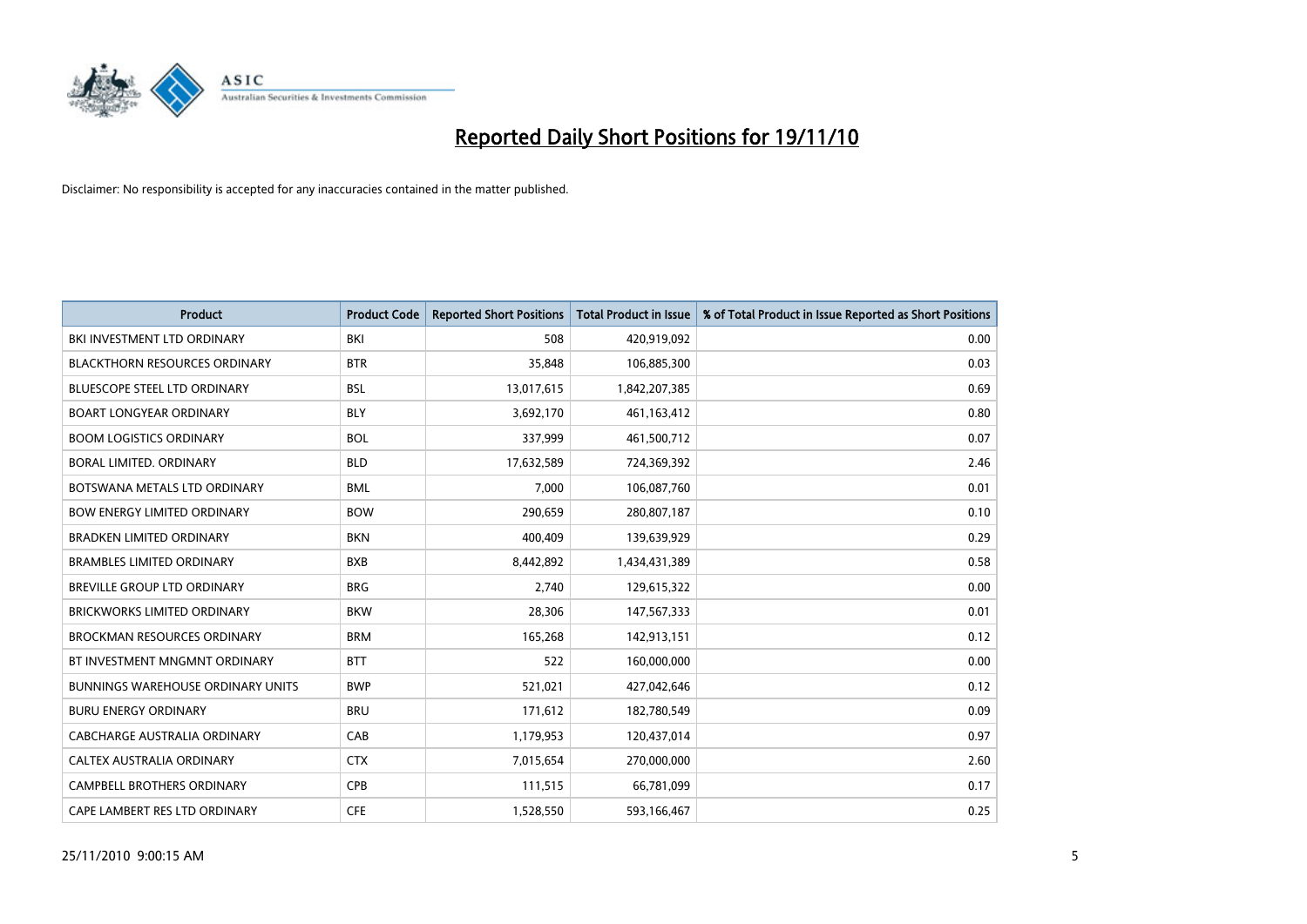

| <b>Product</b>                                | <b>Product Code</b> | <b>Reported Short Positions</b> | Total Product in Issue | % of Total Product in Issue Reported as Short Positions |
|-----------------------------------------------|---------------------|---------------------------------|------------------------|---------------------------------------------------------|
| <b>CARBON ENERGY ORDINARY</b>                 | <b>CNX</b>          | 460,375                         | 609,747,650            | 0.07                                                    |
| CARDNO LIMITED ORDINARY                       | CDD                 | 17,095                          | 105,797,439            | 0.01                                                    |
| CARNARVON PETROLEUM ORDINARY                  | <b>CVN</b>          | 1,040,452                       | 686,759,634            | 0.14                                                    |
| CARNEGIE WAVE ENERGY ORDINARY                 | <b>CWE</b>          | 83,000                          | 565,237,627            | 0.01                                                    |
| <b>CARPATHIAN RESOURCES ORDINARY</b>          | <b>CPN</b>          | 75,000                          | 265,533,501            | 0.03                                                    |
| CARPENTARIA EXP. LTD ORDINARY                 | CAP                 | 9,777                           | 94,171,301             | 0.01                                                    |
| CARSALES.COM LTD ORDINARY                     | <b>CRZ</b>          | 1,166,700                       | 232,750,800            | 0.51                                                    |
| CASH CONVERTERS ORD/DIV ACCESS                | CCV                 | 147,091                         | 379,761,025            | 0.03                                                    |
| <b>CASPIAN OIL &amp; GAS ORDINARY</b>         | CIG                 | 50,000                          | 1,331,500,513          | 0.00                                                    |
| CATALPA RESOURCES ORDINARY                    | CAH                 | 1,363,017                       | 162,776,842            | 0.83                                                    |
| <b>CEC GROUP LIMITED ORDINARY</b>             | <b>CEG</b>          | 1,750                           | 79,662,662             | 0.00                                                    |
| <b>CELLNET GROUP ORDINARY</b>                 | <b>CLT</b>          | 1,342                           | 69,875,723             | 0.00                                                    |
| <b>CENTENNIAL COAL ORDINARY</b>               | <b>CEY</b>          | 419,037                         | 395,126,381            | 0.11                                                    |
| CENTRAL PETROLEUM ORDINARY                    | <b>CTP</b>          | 11,455                          | 982,297,842            | 0.00                                                    |
| <b>CENTRO PROPERTIES UNITS/ORD STAPLED</b>    | <b>CNP</b>          | 392,688                         | 972,414,514            | 0.04                                                    |
| <b>CENTRO RETAIL GROUP STAPLED SECURITIES</b> | <b>CER</b>          | 784,733                         | 2,286,399,424          | 0.03                                                    |
| <b>CERAMIC FUEL CELLS ORDINARY</b>            | <b>CFU</b>          | 140,326                         | 1,200,679,566          | 0.01                                                    |
| CFS RETAIL PROPERTY UNITS                     | <b>CFX</b>          | 30,273,705                      | 2,820,392,571          | 1.08                                                    |
| CHALLENGER DIV.PRO. STAPLED UNITS             | <b>CDI</b>          | 53,091                          | 913,426,007            | 0.00                                                    |
| CHALLENGER F.S.G.LTD ORDINARY                 | <b>CGF</b>          | 14,739,218                      | 502,403,359            | 2.92                                                    |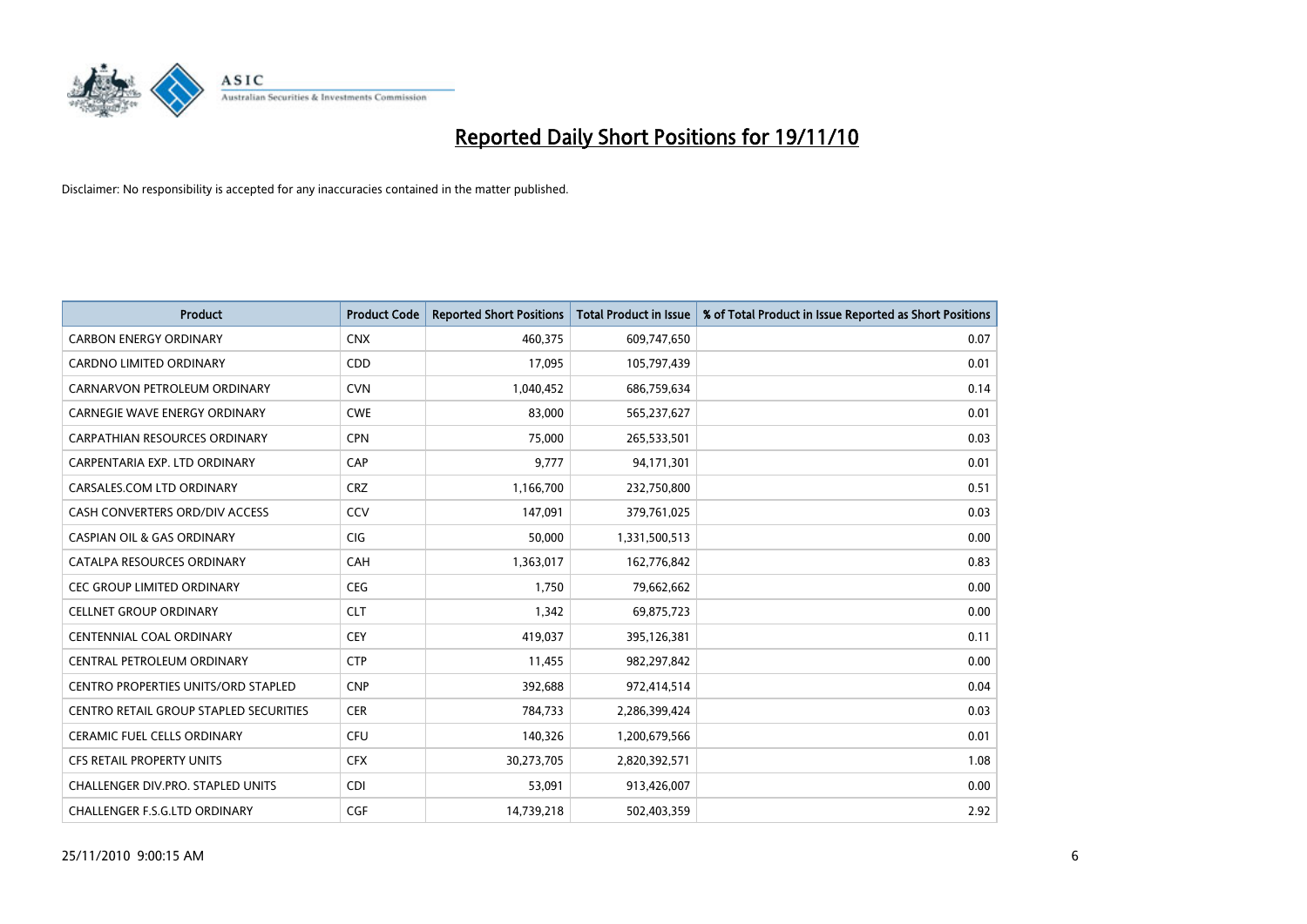

| <b>Product</b>                           | <b>Product Code</b> | <b>Reported Short Positions</b> | Total Product in Issue | % of Total Product in Issue Reported as Short Positions |
|------------------------------------------|---------------------|---------------------------------|------------------------|---------------------------------------------------------|
| <b>CHALLENGER INFRAST, STAPLED UNITS</b> | <b>CIF</b>          | 11,016                          | 316,223,785            | 0.00                                                    |
| CHANDLER MACLEOD LTD ORDINARY            | <b>CMG</b>          | 11,970                          | 422,031,685            | 0.00                                                    |
| CHARTER HALL GROUP STAPLED US P DEF SET  | CHCDA               | 880,413                         | 306, 341, 272          | 0.29                                                    |
| <b>CHARTER HALL OFFICE UNIT</b>          | CQO                 | 749,482                         | 493,319,730            | 0.15                                                    |
| <b>CHARTER HALL RETAIL UNITS</b>         | <b>COR</b>          | 223,629                         | 305,810,723            | 0.06                                                    |
| CHEMGENEX PHARMACEUT ORDINARY            | <b>CXS</b>          | 195,195                         | 283,348,870            | 0.07                                                    |
| CITADEL RESOURCE GRP ORDINARY            | CGG                 | 6,654,401                       | 2,367,666,467          | 0.28                                                    |
| CITIGOLD CORP LTD ORDINARY               | <b>CTO</b>          | 2,262,999                       | 964,512,301            | 0.24                                                    |
| CLINUVEL PHARMACEUT. DEFERRED SETTLEMENT | <b>CUVDA</b>        | 4,127                           | 30,344,367             | 0.01                                                    |
| <b>CLOUGH LIMITED ORDINARY</b>           | <b>CLO</b>          | 642,872                         | 770,906,269            | 0.07                                                    |
| <b>COAL &amp; ALLIED ORDINARY</b>        | <b>CNA</b>          | 7,960                           | 86,584,735             | 0.01                                                    |
| COAL OF AFRICA LTD ORDINARY              | <b>CZA</b>          | 899,168                         | 530,514,663            | 0.16                                                    |
| <b>COALSPUR MINES LTD ORDINARY</b>       | <b>CPL</b>          | 957,274                         | 436,618,058            | 0.22                                                    |
| COCA-COLA AMATIL ORDINARY                | <b>CCL</b>          | 3,539,233                       | 755,998,717            | 0.46                                                    |
| <b>COCHLEAR LIMITED ORDINARY</b>         | <b>COH</b>          | 918,682                         | 56,666,632             | 1.62                                                    |
| <b>COCKATOO COAL ORDINARY</b>            | <b>COK</b>          | 7,811,323                       | 970,036,951            | 0.80                                                    |
| <b>COEUR D'ALENE MINES. CDI 1:1</b>      | <b>CXC</b>          | 1,000                           | 3,255,019              | 0.03                                                    |
| <b>COFFEY INTERNATIONAL ORDINARY</b>     | <b>COF</b>          | 27,164                          | 130,211,293            | 0.02                                                    |
| COMMONWEALTH BANK, ORDINARY              | <b>CBA</b>          | 14,208,841                      | 1,548,882,074          | 0.88                                                    |
| COMMONWEALTH PROP ORDINARY UNITS         | <b>CPA</b>          | 17,248,281                      | 2,012,803,230          | 0.87                                                    |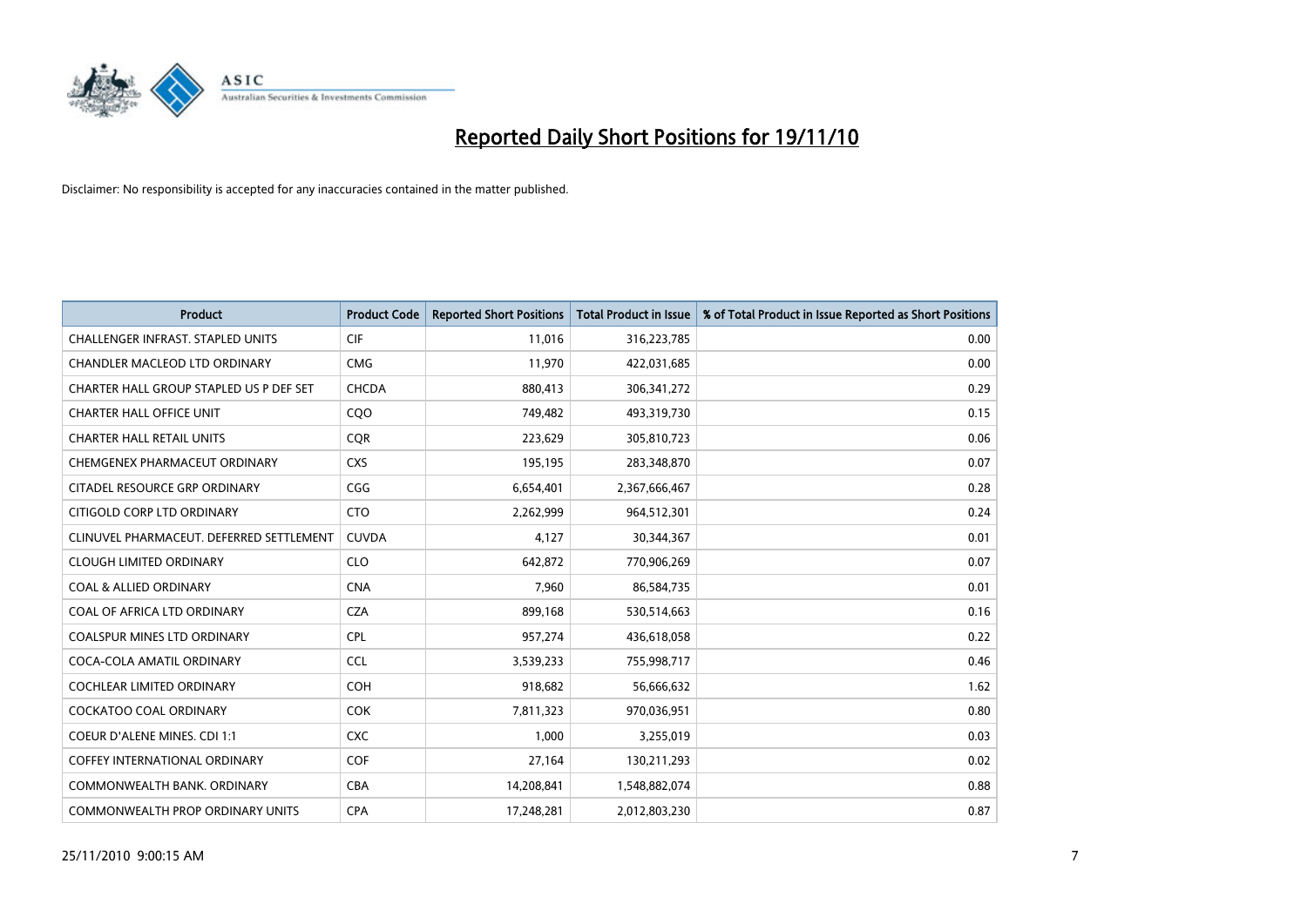

| <b>Product</b>                           | <b>Product Code</b> | <b>Reported Short Positions</b> | Total Product in Issue | % of Total Product in Issue Reported as Short Positions |
|------------------------------------------|---------------------|---------------------------------|------------------------|---------------------------------------------------------|
| <b>COMPASS RESOURCES ORDINARY</b>        | <b>CMR</b>          | 101,480                         | 147,402,920            | 0.07                                                    |
| <b>COMPUTERSHARE LTD ORDINARY</b>        | <b>CPU</b>          | 3,083,956                       | 555,664,059            | 0.56                                                    |
| CONNECTEAST GROUP STAPLED                | <b>CEU</b>          | 27,777,693                      | 3,940,145,951          | 0.70                                                    |
| CONQUEST MINING ORDINARY                 | <b>COT</b>          | 239,603                         | 532,320,600            | 0.05                                                    |
| CONSOLIDATED MEDIA, ORDINARY             | <b>CMI</b>          | 3,346,662                       | 561,834,996            | 0.59                                                    |
| CONTANGO MICROCAP ORDINARY               | <b>CTN</b>          | 7,500                           | 151,458,972            | 0.00                                                    |
| <b>COOPER ENERGY LTD ORDINARY</b>        | COE                 | 223,019                         | 292,576,001            | 0.08                                                    |
| <b>COPPER STRIKE LTD ORDINARY</b>        | <b>CSE</b>          | 714                             | 129,455,571            | 0.00                                                    |
| COUNT FINANCIAL ORDINARY                 | COU                 | 16,748                          | 262,212,976            | 0.01                                                    |
| <b>CRANE GROUP LIMITED ORDINARY</b>      | <b>CRG</b>          | 1,650,874                       | 79,110,667             | 2.06                                                    |
| <b>CROMWELL GROUP STAPLED SECURITIES</b> | <b>CMW</b>          | 3,571,481                       | 909,626,240            | 0.39                                                    |
| <b>CROWN LIMITED ORDINARY</b>            | <b>CWN</b>          | 2,400,876                       | 754,131,800            | 0.31                                                    |
| <b>CSG LIMITED ORDINARY</b>              | CSV                 | 1,764,012                       | 244,874,695            | 0.72                                                    |
| <b>CSL LIMITED ORDINARY</b>              | <b>CSL</b>          | 6,547,007                       | 548,912,102            | 1.17                                                    |
| <b>CSR LIMITED ORDINARY</b>              | <b>CSR</b>          | 7,025,609                       | 1,517,909,514          | 0.46                                                    |
| <b>CUDECO LIMITED ORDINARY</b>           | CDU                 | 1,475,261                       | 145,412,643            | 1.00                                                    |
| <b>CUSTOMERS LIMITED ORDINARY</b>        | <b>CUS</b>          | 163,273                         | 134,869,357            | 0.11                                                    |
| DART ENERGY LTD ORDINARY                 | <b>DTE</b>          | 1,960,896                       | 538,188,184            | 0.37                                                    |
| DATA#3 LIMITED ORDINARY                  | <b>DTL</b>          | 126                             | 15,397,495             | 0.00                                                    |
| DAVID JONES LIMITED ORDINARY             | <b>DJS</b>          | 11,716,924                      | 514,034,694            | 2.30                                                    |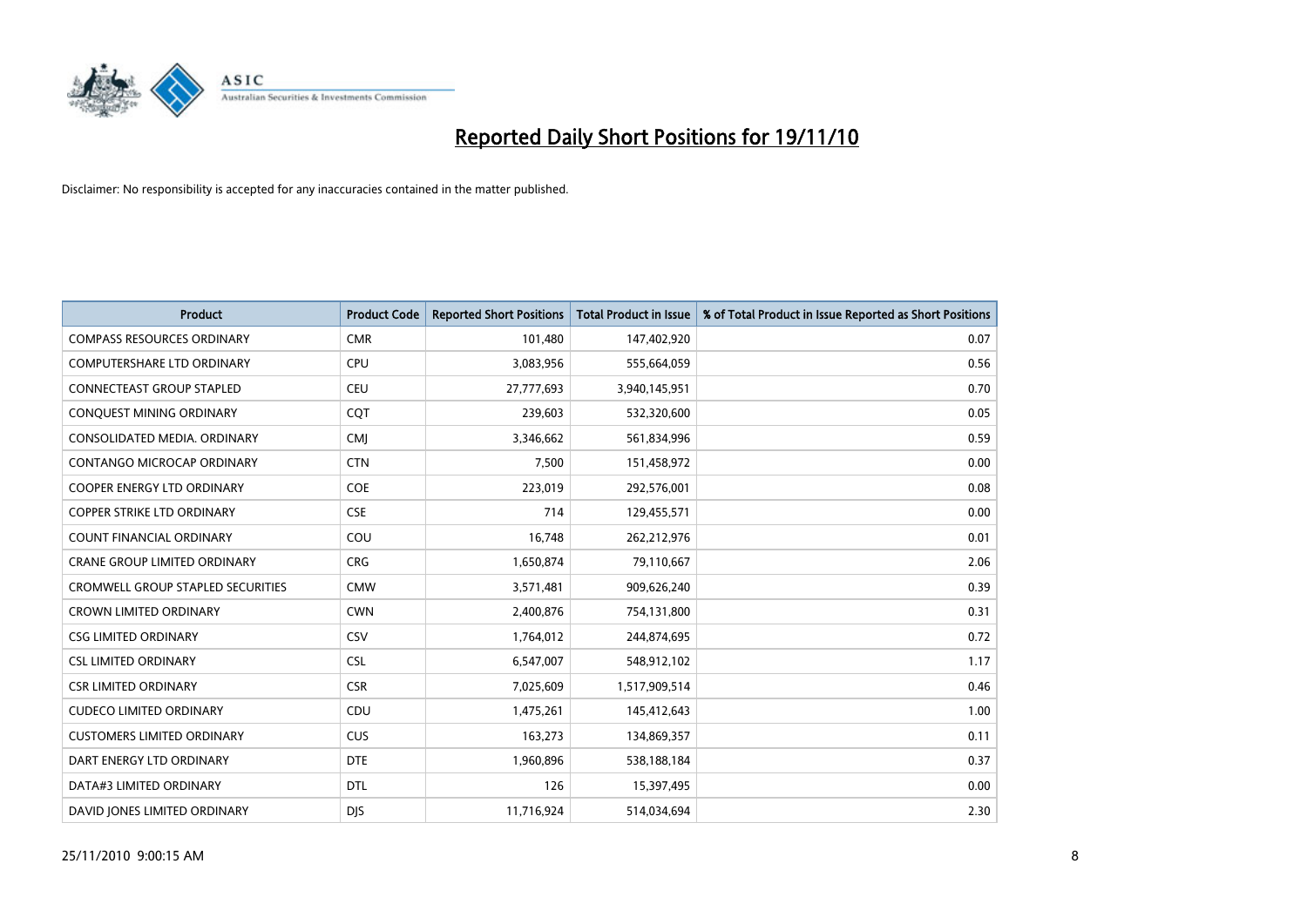

| Product                              | <b>Product Code</b> | <b>Reported Short Positions</b> | <b>Total Product in Issue</b> | % of Total Product in Issue Reported as Short Positions |
|--------------------------------------|---------------------|---------------------------------|-------------------------------|---------------------------------------------------------|
| DECMIL GROUP LIMITED ORDINARY        | <b>DCG</b>          | 17,397                          | 123,804,568                   | 0.01                                                    |
| DEEP YELLOW LIMITED ORDINARY         | <b>DYL</b>          | 15,876                          | 1,125,814,458                 | 0.00                                                    |
| DEVINE LIMITED ORDINARY              | <b>DVN</b>          | 1,000                           | 634,918,223                   | 0.00                                                    |
| DEXUS PROPERTY GROUP STAPLED UNITS   | <b>DXS</b>          | 13,211,618                      | 4,839,024,176                 | 0.26                                                    |
| DISCOVERY METALS LTD ORDINARY        | <b>DML</b>          | 2,555,167                       | 347,502,585                   | 0.73                                                    |
| DOMINION MINING ORDINARY             | <b>DOM</b>          | 175,615                         | 103,520,259                   | 0.17                                                    |
| DOMINO PIZZA ENTERPR ORDINARY        | <b>DMP</b>          | 3                               | 68,407,674                    | 0.00                                                    |
| DOWNER EDI LIMITED ORDINARY          | <b>DOW</b>          | 2,111,081                       | 343,178,483                   | 0.60                                                    |
| DUET GROUP STAPLED US PROHIBIT.      | <b>DUE</b>          | 1,790,808                       | 887,304,690                   | 0.20                                                    |
| DULUXGROUP LIMITED ORDINARY          | <b>DLX</b>          | 295,483                         | 366,992,120                   | 0.08                                                    |
| DYESOL LIMITED ORDINARY              | <b>DYE</b>          | 340,000                         | 143,379,333                   | 0.24                                                    |
| <b>EASTERN STAR GAS ORDINARY</b>     | ESG                 | 5,500,738                       | 991,567,041                   | 0.54                                                    |
| EDT RETAIL TRUST UNITS               | <b>EDT</b>          | 99,457                          | 4,700,290,868                 | 0.00                                                    |
| <b>ELDERS LIMITED ORDINARY</b>       | <b>ELD</b>          | 20,560,203                      | 448,598,480                   | 4.57                                                    |
| ELDORADO GOLD CORP CDI 1:1           | EAU                 | 33,742                          | 20,934,663                    | 0.15                                                    |
| ELIXIR PETROLEUM LTD ORDINARY        | <b>EXR</b>          | 324,400                         | 188,988,472                   | 0.17                                                    |
| <b>EMECO HOLDINGS ORDINARY</b>       | <b>EHL</b>          | 277,554                         | 631,237,586                   | 0.04                                                    |
| ENERGY RESOURCES ORDINARY 'A'        | <b>ERA</b>          | 2,166,930                       | 190,737,934                   | 1.14                                                    |
| <b>ENERGY WORLD CORPOR, ORDINARY</b> | <b>EWC</b>          | 1,990,270                       | 1,561,166,672                 | 0.12                                                    |
| <b>ENTEK ENERGY LTD ORDINARY</b>     | <b>ETE</b>          | 489,903                         | 287,692,535                   | 0.17                                                    |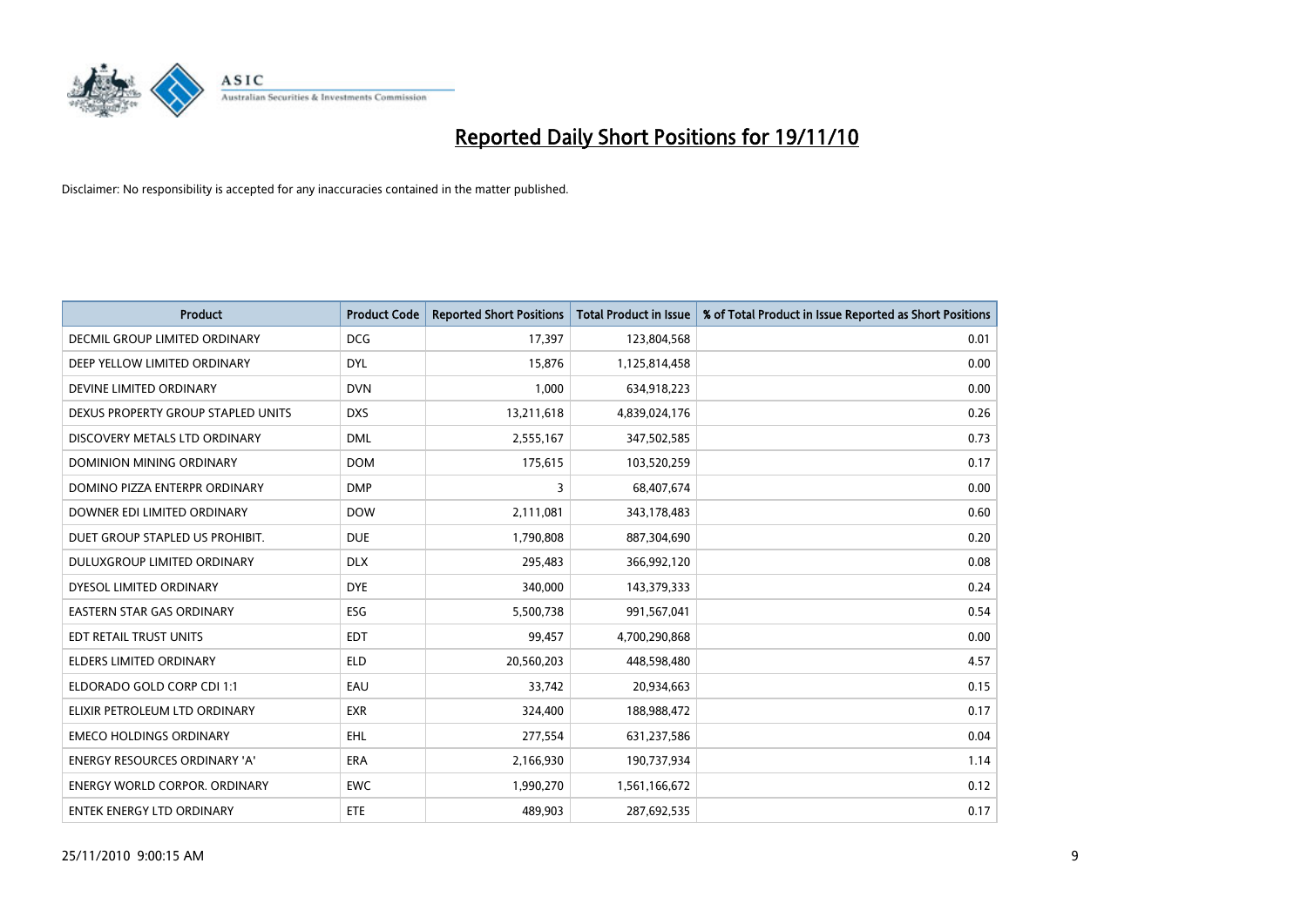

| Product                                   | <b>Product Code</b> | <b>Reported Short Positions</b> | Total Product in Issue | % of Total Product in Issue Reported as Short Positions |
|-------------------------------------------|---------------------|---------------------------------|------------------------|---------------------------------------------------------|
| <b>ENTELLECT SOLUTIONS ORDINARY</b>       | <b>ESN</b>          | 464,050                         | 1,740,334,200          | 0.03                                                    |
| ENVESTRA LIMITED ORDINARY                 | <b>ENV</b>          | 1,412,054                       | 1,430,398,609          | 0.09                                                    |
| EQUINOX MINERALS LTD CHESS DEPOSITARY INT | EON                 | 5,488,030                       | 708,378,211            | 0.78                                                    |
| <b>EVEREST FINANCIAL ORDINARY</b>         | <b>EFG</b>          | 4,300                           | 251,442,316            | 0.00                                                    |
| <b>EXTRACT RESOURCES ORDINARY</b>         | <b>EXT</b>          | 729,283                         | 243,302,298            | 0.29                                                    |
| FAIRFAX MEDIA LTD ORDINARY                | <b>FXI</b>          | 268,500,340                     | 2,351,955,725          | 11.43                                                   |
| <b>FANTASTIC HOLDINGS ORDINARY</b>        | <b>FAN</b>          | 3,000                           | 102,693,495            | 0.00                                                    |
| <b>FERRAUS LIMITED ORDINARY</b>           | <b>FRS</b>          | 682                             | 205,700,890            | 0.00                                                    |
| FISHER & PAYKEL APP. ORDINARY             | <b>FPA</b>          | 10,181,197                      | 724,235,162            | 1.41                                                    |
| FISHER & PAYKEL H. ORDINARY               | <b>FPH</b>          | 2,029,481                       | 517,444,890            | 0.39                                                    |
| FKP PROPERTY GROUP STAPLED SECURITIES     | <b>FKP</b>          | 3,782,794                       | 1,174,033,185          | 0.32                                                    |
| FLEETWOOD CORP ORDINARY                   | <b>FWD</b>          | 83,083                          | 57,278,146             | 0.14                                                    |
| FLETCHER BUILDING ORDINARY                | <b>FBU</b>          | 250,470                         | 611,250,393            | 0.04                                                    |
| FLEXIGROUP LIMITED ORDINARY               | <b>FXL</b>          | 25,626                          | 275,472,492            | 0.01                                                    |
| <b>FLIGHT CENTRE ORDINARY</b>             | <b>FLT</b>          | 2,665,550                       | 99,787,921             | 2.67                                                    |
| FLINDERS MINES LTD ORDINARY               | <b>FMS</b>          | 20,946,166                      | 1,820,149,571          | 1.15                                                    |
| <b>FORGE GROUP LIMITED ORDINARY</b>       | FGE                 | 1,301                           | 82,814,014             | 0.00                                                    |
| FORTE ENERGY NL ORDINARY                  | <b>FTE</b>          | 2,658,986                       | 580,658,031            | 0.46                                                    |
| FORTESCUE METALS GRP ORDINARY             | <b>FMG</b>          | 9,004,071                       | 3,111,805,238          | 0.27                                                    |
| <b>FOSTER'S GROUP ORDINARY</b>            | FGL                 | 5,166,755                       | 1,930,723,313          | 0.29                                                    |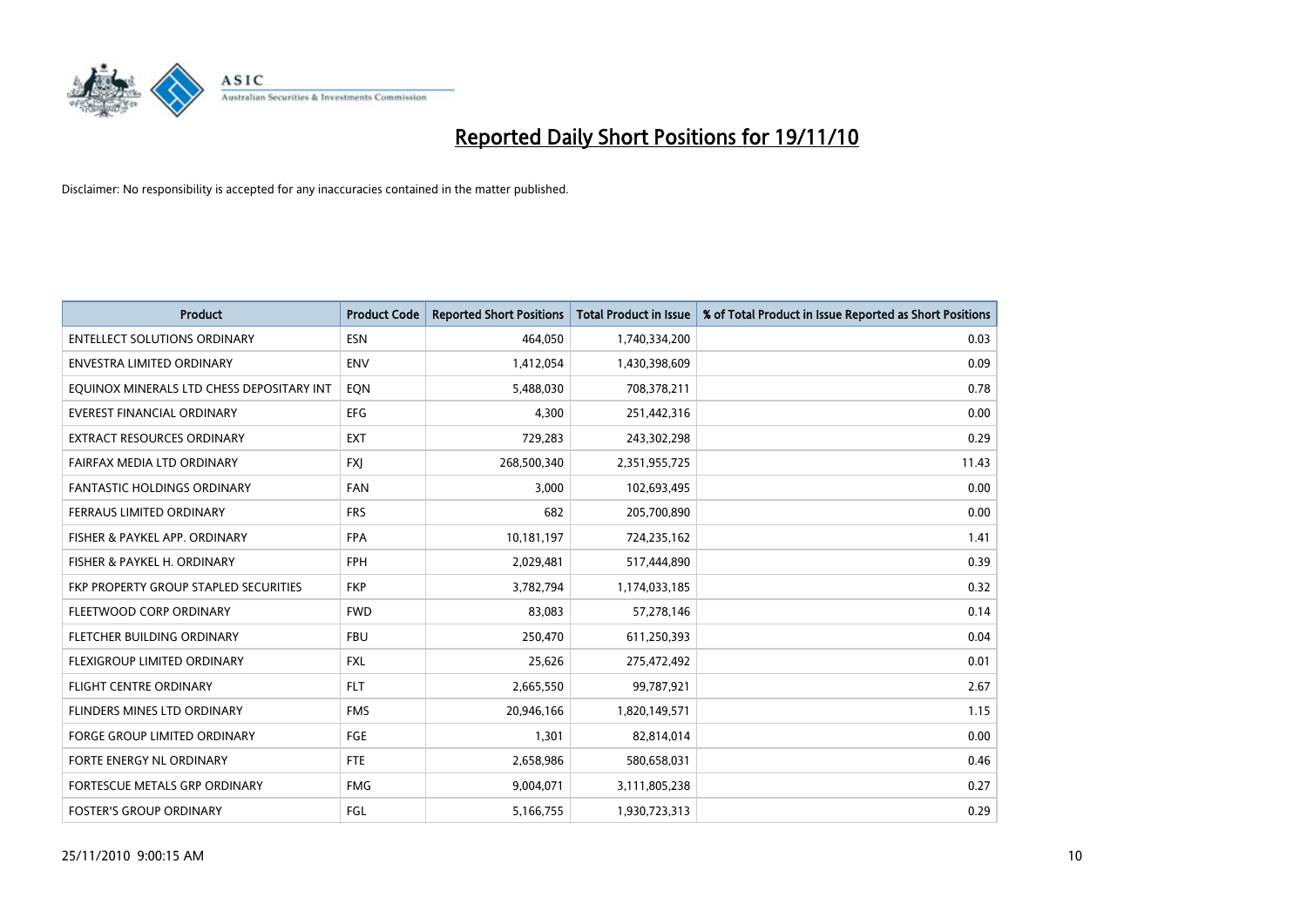

| Product                                   | <b>Product Code</b> | <b>Reported Short Positions</b> | <b>Total Product in Issue</b> | % of Total Product in Issue Reported as Short Positions |
|-------------------------------------------|---------------------|---------------------------------|-------------------------------|---------------------------------------------------------|
| FTD CORPORATION ORDINARY                  | <b>FTD</b>          | 8,088                           | 100,421,069                   | 0.01                                                    |
| <b>FUNTASTIC LIMITED ORDINARY</b>         | <b>FUN</b>          | 322,528                         | 340,997,682                   | 0.09                                                    |
| <b>G.U.D. HOLDINGS ORDINARY</b>           | <b>GUD</b>          | 162,995                         | 68,426,721                    | 0.23                                                    |
| <b>GALAXY RESOURCES ORDINARY</b>          | <b>GXY</b>          | 419,674                         | 191,903,358                   | 0.21                                                    |
| <b>GEODYNAMICS LIMITED ORDINARY</b>       | GDY                 | 317,477                         | 292,840,219                   | 0.11                                                    |
| <b>GINDALBIE METALS LTD ORDINARY</b>      | <b>GBG</b>          | 12,334,698                      | 850,108,099                   | 1.45                                                    |
| <b>GIRALIA RESOURCES NL ORDINARY</b>      | GIR                 | 295,189                         | 181,160,170                   | 0.16                                                    |
| <b>GLOBAL MINING ORDINARY</b>             | <b>GMI</b>          | 8,951                           | 191,820,968                   | 0.00                                                    |
| <b>GLOBAL PETROLEUM ORDINARY</b>          | <b>GBP</b>          | 21,594                          | 174,444,787                   | 0.01                                                    |
| <b>GLOUCESTER COAL ORDINARY</b>           | <b>GCL</b>          | 255,053                         | 140,447,062                   | 0.18                                                    |
| <b>GME RESOURCES LTD ORDINARY</b>         | <b>GME</b>          | 800                             | 302,352,750                   | 0.00                                                    |
| <b>GOLDEN GATE PETROL ORDINARY</b>        | GGP                 | 11,538                          | 1,067,159,955                 | 0.00                                                    |
| <b>GOLDEN WEST RESOURCE ORDINARY</b>      | <b>GWR</b>          | 1,617                           | 164,606,127                   | 0.00                                                    |
| <b>GOODMAN FIELDER, ORDINARY</b>          | <b>GFF</b>          | 8,799,922                       | 1,380,386,438                 | 0.64                                                    |
| <b>GOODMAN GROUP STAPLED US PROHIBIT.</b> | <b>GMG</b>          | 4,799,843                       | 6,369,751,394                 | 0.07                                                    |
| GPT GROUP STAPLED SEC.                    | <b>GPT</b>          | 11,502,041                      | 1,855,529,431                 | 0.60                                                    |
| <b>GRAINCORP LIMITED A CLASS ORDINARY</b> | <b>GNC</b>          | 253,214                         | 198,318,900                   | 0.13                                                    |
| <b>GRANGE RESOURCES. ORDINARY</b>         | <b>GRR</b>          | 1,495,899                       | 1,152,077,403                 | 0.13                                                    |
| <b>GREENLAND MIN EN LTD ORDINARY</b>      | GGG                 | 409,335                         | 270,381,502                   | 0.14                                                    |
| <b>GRYPHON MINERALS LTD ORDINARY</b>      | GRY                 | 37,725                          | 289,272,058                   | 0.01                                                    |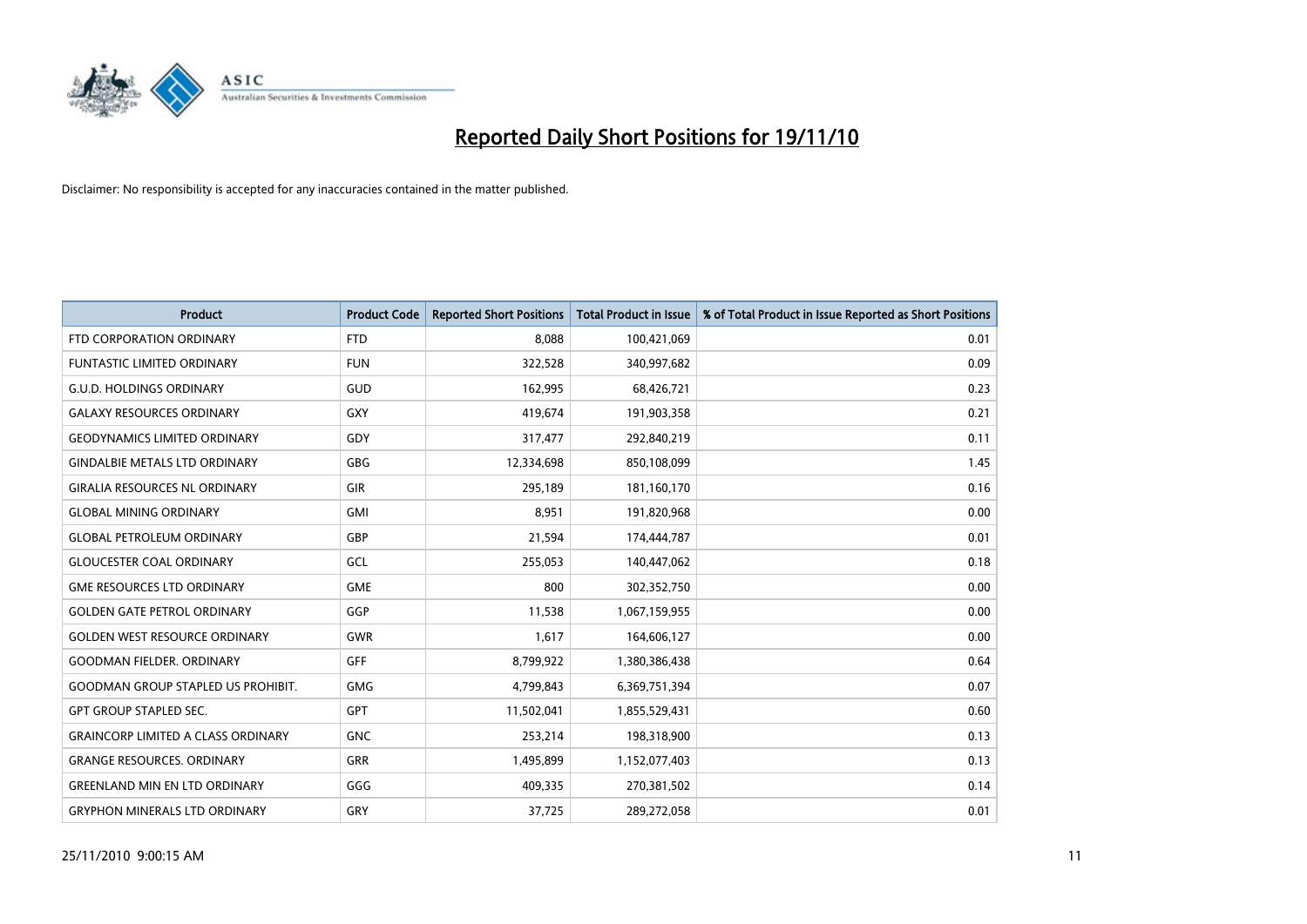

| Product                                          | <b>Product Code</b> | <b>Reported Short Positions</b> | Total Product in Issue | % of Total Product in Issue Reported as Short Positions |
|--------------------------------------------------|---------------------|---------------------------------|------------------------|---------------------------------------------------------|
| <b>GUINNESS PEAT GROUP. CHESS DEPOSITARY INT</b> | GPG                 | 55                              | 304,490,416            | 0.00                                                    |
| <b>GUNNS LIMITED ORDINARY</b>                    | <b>GNS</b>          | 12,389,070                      | 806,734,892            | 1.52                                                    |
| <b>GWA GROUP LTD ORDINARY</b>                    | <b>GWA</b>          | 2,387,986                       | 301,102,514            | 0.80                                                    |
| HARVEY NORMAN ORDINARY                           | <b>HVN</b>          | 30,424,258                      | 1,062,316,784          | 2.88                                                    |
| HASTIE GROUP LIMITED ORDINARY                    | <b>HST</b>          | 814,393                         | 239,716,924            | 0.34                                                    |
| HASTINGS DIVERSIFIED STAPLED SECURITY            | <b>HDF</b>          | 269,881                         | 518,300,758            | 0.04                                                    |
| <b>HEARTWARE INT INC CDI 35:1</b>                | <b>HIN</b>          | 272,008                         | 66,059,280             | 0.41                                                    |
| <b>HENDERSON GROUP CDI 1:1</b>                   | <b>HGG</b>          | 6,264,348                       | 560,588,825            | 1.11                                                    |
| HFA HOLDINGS LIMITED ORDINARY                    | <b>HFA</b>          | 1,860,937                       | 469,330,170            | 0.39                                                    |
| <b>HIGHLANDS PACIFIC ORDINARY</b>                | HIG                 | 2,382,805                       | 685,407,148            | 0.35                                                    |
| HILLGROVE RES LTD ORDINARY                       | <b>HGO</b>          | 3,450,396                       | 540,803,911            | 0.65                                                    |
| HILLS HOLDINGS LTD ORDINARY                      | <b>HIL</b>          | 187,191                         | 248,676,841            | 0.07                                                    |
| HORIZON OIL LIMITED ORDINARY                     | <b>HZN</b>          | 2,918,958                       | 1,130,311,515          | 0.26                                                    |
| HUNNU COAL LIMITED ORDINARY                      | <b>HUN</b>          | 130.000                         | 148,690,002            | 0.09                                                    |
| <b>ICON ENERGY LIMITED ORDINARY</b>              | <b>ICN</b>          | 67,000                          | 439,801,394            | 0.02                                                    |
| <b>IINET LIMITED ORDINARY</b>                    | <b>IIN</b>          | 1,342,604                       | 151,963,119            | 0.87                                                    |
| <b>ILUKA RESOURCES ORDINARY</b>                  | ILU                 | 4,794,297                       | 418,700,517            | 1.14                                                    |
| IMF (AUSTRALIA) LTD ORDINARY                     | <b>IMF</b>          | 335,954                         | 122,496,819            | 0.27                                                    |
| IMX RESOURCES LTD ORDINARY                       | <b>IXR</b>          | 20,000                          | 262,552,803            | 0.01                                                    |
| <b>INCITEC PIVOT ORDINARY</b>                    | <b>IPL</b>          | 1,645,655                       | 1,628,730,107          | 0.10                                                    |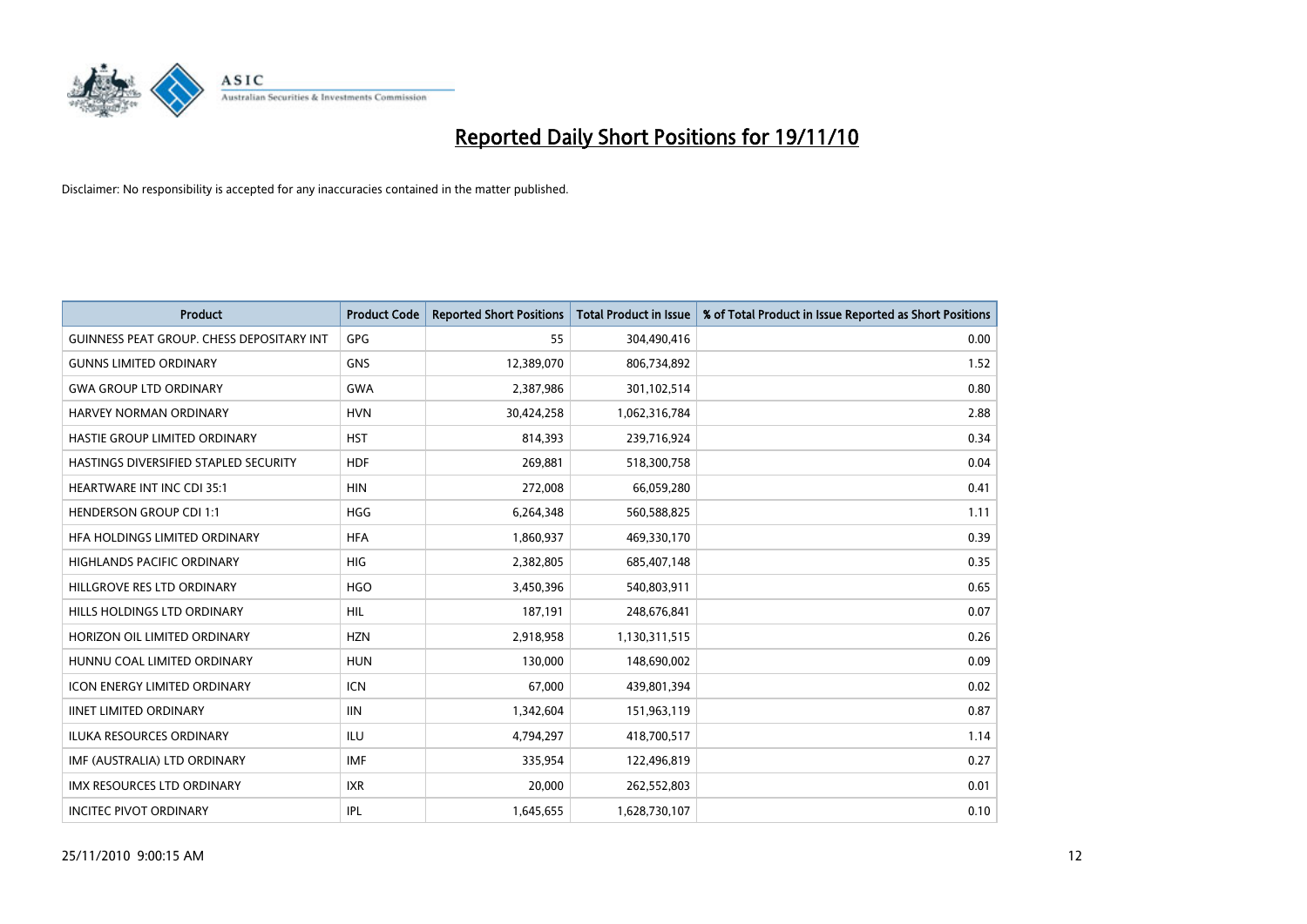

| <b>Product</b>                           | <b>Product Code</b> | <b>Reported Short Positions</b> | <b>Total Product in Issue</b> | % of Total Product in Issue Reported as Short Positions |
|------------------------------------------|---------------------|---------------------------------|-------------------------------|---------------------------------------------------------|
| <b>INDAGO RESOURCES LTD ORDINARY</b>     | IDG                 | 8,179                           | 78,383,343                    | 0.01                                                    |
| INDEPENDENCE GROUP ORDINARY              | <b>IGO</b>          | 462,964                         | 114,063,539                   | 0.40                                                    |
| <b>INDOPHIL RESOURCES ORDINARY</b>       | <b>IRN</b>          | 390,235                         | 471,445,763                   | 0.08                                                    |
| INDUSTREA LIMITED DEFERRED SETTLEMENT    | <b>IDLDA</b>        | 109,518                         | 363,882,058                   | 0.03                                                    |
| <b>INFIGEN ENERGY STAPLED SECURITIES</b> | <b>IFN</b>          | 9,537,447                       | 761,222,569                   | 1.24                                                    |
| ING INDUSTRIAL FUND UNITS                | <b>IIF</b>          | 3,425,646                       | 2,592,249,647                 | 0.13                                                    |
| ING OFFICE FUND STAPLED SECURITIES       | <b>IOF</b>          | 1,882,228                       | 2,729,071,212                 | 0.07                                                    |
| ING RE COM GROUP STAPLED SECURITIES      | ILF.                | 9,075                           | 441,029,194                   | 0.00                                                    |
| <b>INSURANCE AUSTRALIA ORDINARY</b>      | IAG                 | 5,782,102                       | 2,078,994,021                 | 0.27                                                    |
| <b>INTEC LTD ORDINARY</b>                | INL                 | 1,000,000                       | 182,831,488                   | 0.55                                                    |
| INTEGRA MINING LTD. ORDINARY             | <b>IGR</b>          | 1,613,095                       | 755,792,394                   | 0.20                                                    |
| <b>INTOLL GROUP STAPLED SECURITIES</b>   | <b>ITO</b>          | 3,992,906                       | 2,261,732,048                 | 0.17                                                    |
| <b>INTREPID MINES ORDINARY</b>           | <b>IAU</b>          | 5,702,249                       | 432,892,863                   | 1.33                                                    |
| <b>INVOCARE LIMITED ORDINARY</b>         | <b>IVC</b>          | 857,500                         | 102,421,288                   | 0.83                                                    |
| ION LIMITED ORDINARY                     | <b>ION</b>          | 164,453                         | 256,365,105                   | 0.06                                                    |
| <b>IOOF HOLDINGS LTD ORDINARY</b>        | IFL                 | 1,581,199                       | 229,794,395                   | 0.68                                                    |
| <b>IRESS MARKET TECH. ORDINARY</b>       | <b>IRE</b>          | 2,069,284                       | 126,018,142                   | 1.64                                                    |
| <b>IRON ORE HOLDINGS ORDINARY</b>        | <b>IOH</b>          | 19,541                          | 135,482,449                   | 0.01                                                    |
| ISHARES GLOBAL 100 CDI 1:1               | <b>IOO</b>          | 20,878                          | 10,600,000                    | 0.20                                                    |
| ISHARES MSCI EAFE CDI 1:1                | <b>IVE</b>          | 75,419                          | 590,400,000                   | 0.01                                                    |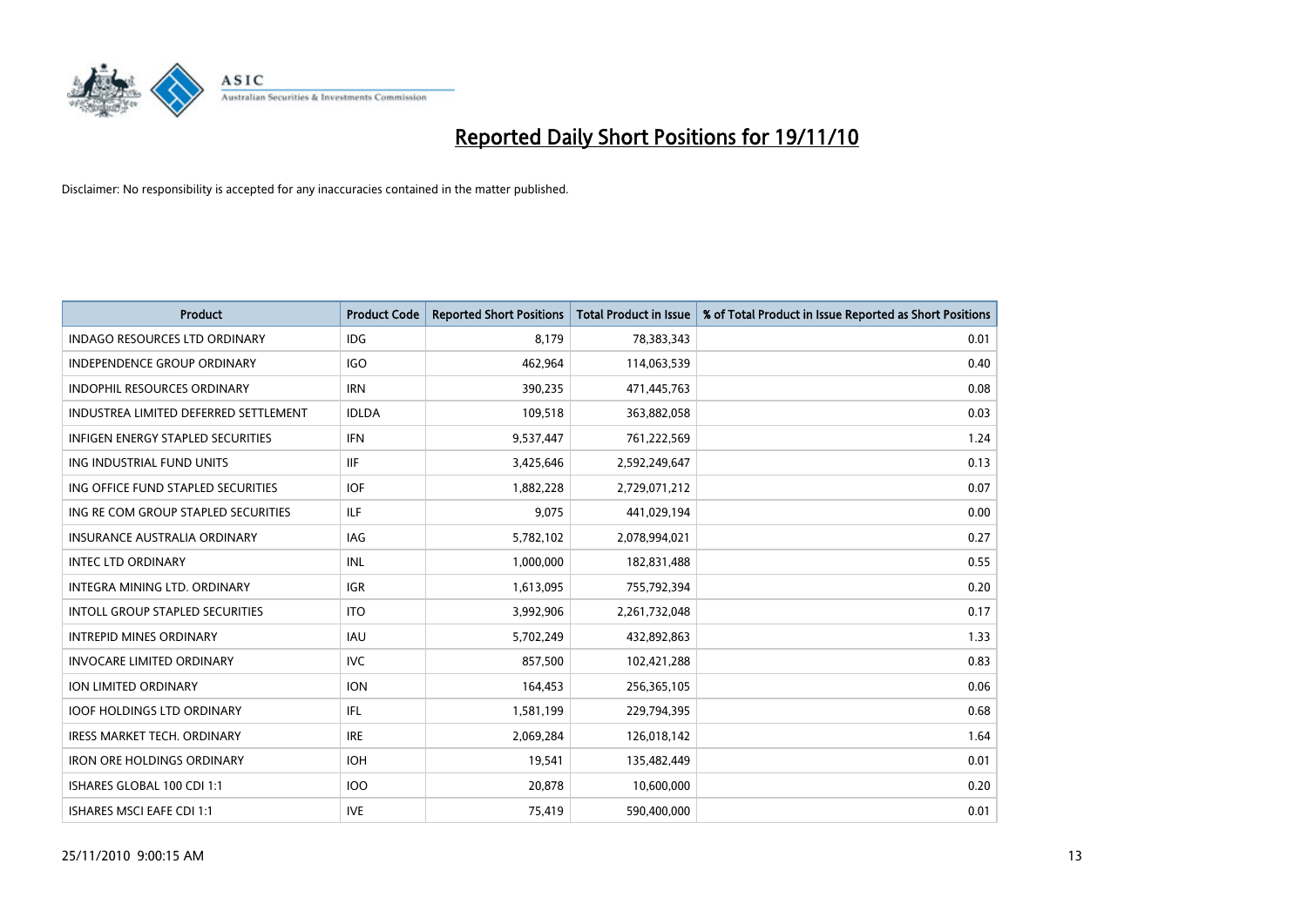

| <b>Product</b>                           | <b>Product Code</b> | <b>Reported Short Positions</b> | <b>Total Product in Issue</b> | % of Total Product in Issue Reported as Short Positions |
|------------------------------------------|---------------------|---------------------------------|-------------------------------|---------------------------------------------------------|
| <b>ISOFT GROUP LIMITED ORDINARY</b>      | <b>ISF</b>          | 20,076,308                      | 1,070,595,874                 | 1.87                                                    |
| IVANHOE AUSTRALIA ORDINARY               | <b>IVA</b>          | 118,648                         | 418,410,103                   | 0.02                                                    |
| <b>JABIRU METALS LTD ORDINARY</b>        | <b>JML</b>          | 21,890                          | 552,619,180                   | 0.00                                                    |
| JAMES HARDIE INDUST CHESS DEPOSITARY INT | <b>IHX</b>          | 9,511,745                       | 435,772,324                   | 2.15                                                    |
| <b>IAMESON RESOURCES ORDINARY</b>        | JAL                 | 1,600,000                       | 63,885,910                    | 2.50                                                    |
| <b>JB HI-FI LIMITED ORDINARY</b>         | <b>IBH</b>          | 9,115,574                       | 109,217,278                   | 8.33                                                    |
| KAGARA LTD ORDINARY                      | KZL                 | 3,082,370                       | 707,789,717                   | 0.43                                                    |
| KAROON GAS AUSTRALIA ORDINARY            | <b>KAR</b>          | 614,971                         | 217,295,769                   | 0.28                                                    |
| KATHMANDU HOLD LTD ORDINARY              | <b>KMD</b>          | 293,734                         | 200,000,000                   | 0.14                                                    |
| <b>KEYBRIDGE CAPITAL ORDINARY</b>        | <b>KBC</b>          | 5,999                           | 172,070,564                   | 0.00                                                    |
| KIMBERLEY METALS LTD ORDINARY            | <b>KBL</b>          | 2,402                           | 115,216,206                   | 0.00                                                    |
| KINGSGATE CONSOLID. ORDINARY             | <b>KCN</b>          | 1,703,734                       | 101,087,786                   | 1.68                                                    |
| LEIGHTON HOLDINGS ORDINARY               | LEI                 | 4,445,518                       | 300,869,799                   | 1.46                                                    |
| LEND LEASE GROUP UNIT/ORD STAPLED        | <b>LLC</b>          | 1,372,617                       | 565,558,754                   | 0.25                                                    |
| LINC ENERGY LTD ORDINARY                 | <b>LNC</b>          | 1,588,796                       | 497,460,572                   | 0.31                                                    |
| LIQUEFIED NATURAL ORDINARY               | LNG                 | 6,203                           | 213,339,015                   | 0.00                                                    |
| LYNAS CORPORATION ORDINARY               | <b>LYC</b>          | 22,182,895                      | 1,656,999,093                 | 1.33                                                    |
| MAC SERVICES (THE) ORDINARY              | <b>MSL</b>          | 136,360                         | 165,966,692                   | 0.08                                                    |
| MACARTHUR COAL ORDINARY                  | <b>MCC</b>          | 1,190,478                       | 299,476,903                   | 0.40                                                    |
| <b>MACMAHON HOLDINGS ORDINARY</b>        | <b>MAH</b>          | 2,351,903                       | 733,711,705                   | 0.32                                                    |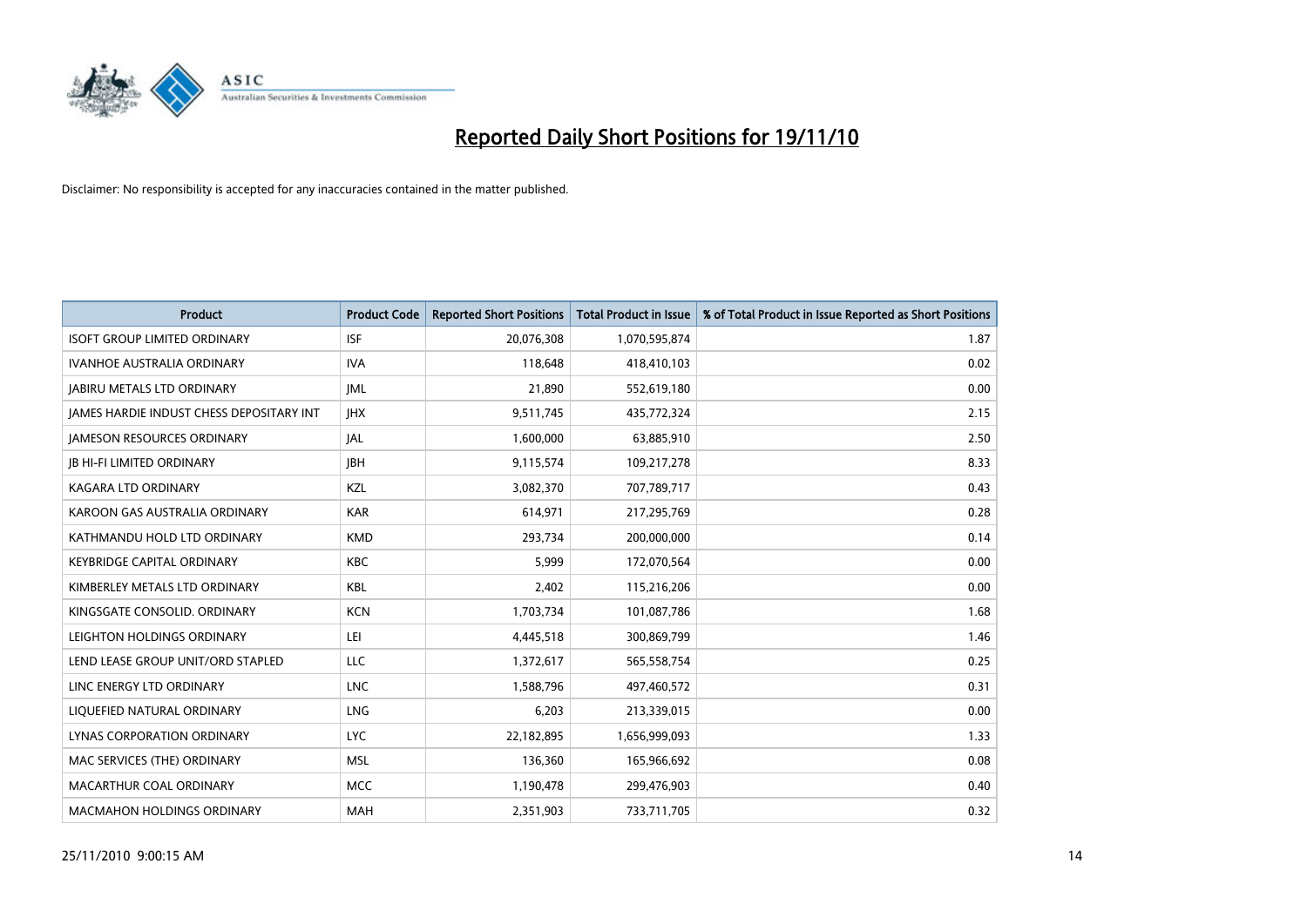

| Product                               | <b>Product Code</b> | <b>Reported Short Positions</b> | Total Product in Issue | % of Total Product in Issue Reported as Short Positions |
|---------------------------------------|---------------------|---------------------------------|------------------------|---------------------------------------------------------|
| MACQ ATLAS ROADS GRP ORDINARY STAPLED | <b>MQA</b>          | 832,002                         | 452,345,907            | 0.18                                                    |
| MACQUARIE GROUP LTD ORDINARY          | <b>MOG</b>          | 3,417,846                       | 345,693,263            | 0.97                                                    |
| MAGMA METALS LTD. ORDINARY            | <b>MMW</b>          | 20,000                          | 195,605,923            | 0.01                                                    |
| MANTRA RESOURCES ORDINARY             | <b>MRU</b>          | 450,581                         | 130,229,188            | 0.35                                                    |
| MAP GROUP STAPLED US PROHIBIT.        | <b>MAP</b>          | 1,456,916                       | 1,861,210,782          | 0.08                                                    |
| <b>MARENGO MINING ORDINARY</b>        | <b>MGO</b>          | 71,315                          | 738,810,863            | 0.01                                                    |
| <b>MARION ENERGY ORDINARY</b>         | <b>MAE</b>          | 356,694                         | 429,822,043            | 0.08                                                    |
| MCMILLAN SHAKESPEARE ORDINARY         | <b>MMS</b>          | 179,849                         | 67,849,516             | 0.26                                                    |
| <b>MCPHERSON'S LTD ORDINARY</b>       | <b>MCP</b>          | 17,941                          | 71,651,758             | 0.02                                                    |
| MEDUSA MINING LTD ORDINARY            | <b>MML</b>          | 1,328,738                       | 187,793,911            | 0.71                                                    |
| MELBOURNE IT LIMITED ORDINARY         | <b>MLB</b>          | 148,758                         | 80,031,955             | 0.19                                                    |
| MEO AUSTRALIA LTD ORDINARY            | <b>MEO</b>          | 344,911                         | 477,220,955            | 0.07                                                    |
| MERMAID MARINE ORDINARY               | <b>MRM</b>          | 226,419                         | 202,182,138            | 0.10                                                    |
| MESOBLAST LIMITED ORDINARY            | <b>MSB</b>          | 24,808                          | 158,140,556            | 0.01                                                    |
| METALS X LIMITED ORDINARY             | <b>MLX</b>          | 326,940                         | 1,365,661,782          | 0.03                                                    |
| METCASH LIMITED ORDINARY              | <b>MTS</b>          | 21,885,405                      | 768,719,951            | 2.83                                                    |
| METGASCO LIMITED ORDINARY             | <b>MEL</b>          | 237,415                         | 250,803,468            | 0.09                                                    |
| METMINCO LIMITED ORDINARY             | <b>MNC</b>          | 350,000                         | 836,622,979            | 0.04                                                    |
| MICLYN EXP OFFSHR ORDINARY            | <b>MIO</b>          | 215,023                         | 271,700,000            | 0.08                                                    |
| MINARA RESOURCES ORDINARY             | <b>MRE</b>          | 5,848,756                       | 1,167,783,517          | 0.50                                                    |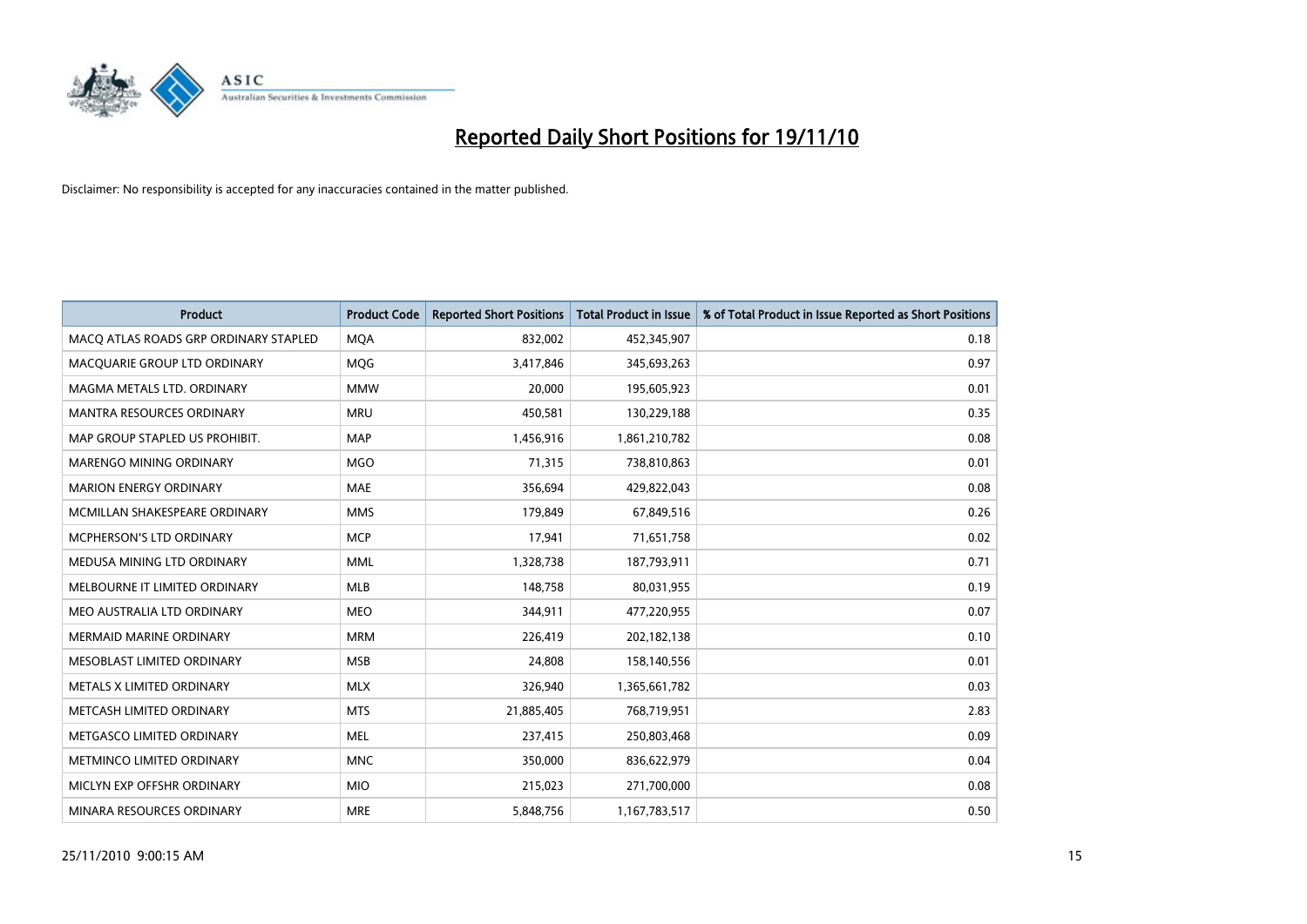

| Product                           | <b>Product Code</b> | <b>Reported Short Positions</b> | Total Product in Issue | % of Total Product in Issue Reported as Short Positions |
|-----------------------------------|---------------------|---------------------------------|------------------------|---------------------------------------------------------|
| MINCOR RESOURCES NL ORDINARY      | <b>MCR</b>          | 224,221                         | 200,608,804            | 0.10                                                    |
| MINERAL DEPOSITS ORDINARY         | <b>MDL</b>          | 735,808                         | 606,941,673            | 0.12                                                    |
| MINERAL RESOURCES, ORDINARY       | <b>MIN</b>          | 822,583                         | 168,029,485            | 0.48                                                    |
| MIRABELA NICKEL LTD ORDINARY      | <b>MBN</b>          | 11,937,707                      | 491,561,237            | 2.41                                                    |
| MIRVAC GROUP STAPLED SECURITIES   | <b>MGR</b>          | 6,126,537                       | 3,415,819,357          | 0.18                                                    |
| MITCHELL COMMUNITCA, ORDINARY     | <b>MCU</b>          | 16,057                          | 302,029,237            | 0.01                                                    |
| <b>MOLOPO ENERGY LTD ORDINARY</b> | <b>MPO</b>          | 1,812,222                       | 250,972,584            | 0.72                                                    |
| MONADELPHOUS GROUP ORDINARY       | <b>MND</b>          | 622,867                         | 87,521,827             | 0.72                                                    |
| MORTGAGE CHOICE LTD ORDINARY      | <b>MOC</b>          | 21,975                          | 119,948,255            | 0.02                                                    |
| <b>MOUNT GIBSON IRON ORDINARY</b> | <b>MGX</b>          | 3,357,990                       | 1,082,570,693          | 0.30                                                    |
| MULTIPLEX SITES SITES             | <b>MXUPA</b>        | 100                             | 4,500,000              | 0.00                                                    |
| MURCHISON METALS LTD ORDINARY     | <b>MMX</b>          | 9,059,690                       | 435,884,268            | 2.07                                                    |
| MYER HOLDINGS LTD ORDINARY        | <b>MYR</b>          | 19,530,599                      | 581,617,884            | 3.34                                                    |
| <b>MYSTATE LIMITED ORDINARY</b>   | <b>MYS</b>          | 1,400                           | 67,439,158             | 0.00                                                    |
| NATIONAL AUST, BANK ORDINARY      | <b>NAB</b>          | 7,710,483                       | 2,133,340,708          | 0.35                                                    |
| NATURAL FUEL LIMITED ORDINARY     | <b>NFL</b>          |                                 | 721,912                | 0.00                                                    |
| NAVITAS LIMITED ORDINARY          | <b>NVT</b>          | 782,651                         | 342,450,567            | 0.23                                                    |
| NEPTUNE MARINE ORDINARY           | <b>NMS</b>          | 2,024,949                       | 442,245,734            | 0.45                                                    |
| NEW HOPE CORPORATION ORDINARY     | <b>NHC</b>          | 475,895                         | 830,230,549            | 0.06                                                    |
| NEWCREST MINING ORDINARY          | <b>NCM</b>          | 4,132,363                       | 765,211,675            | 0.52                                                    |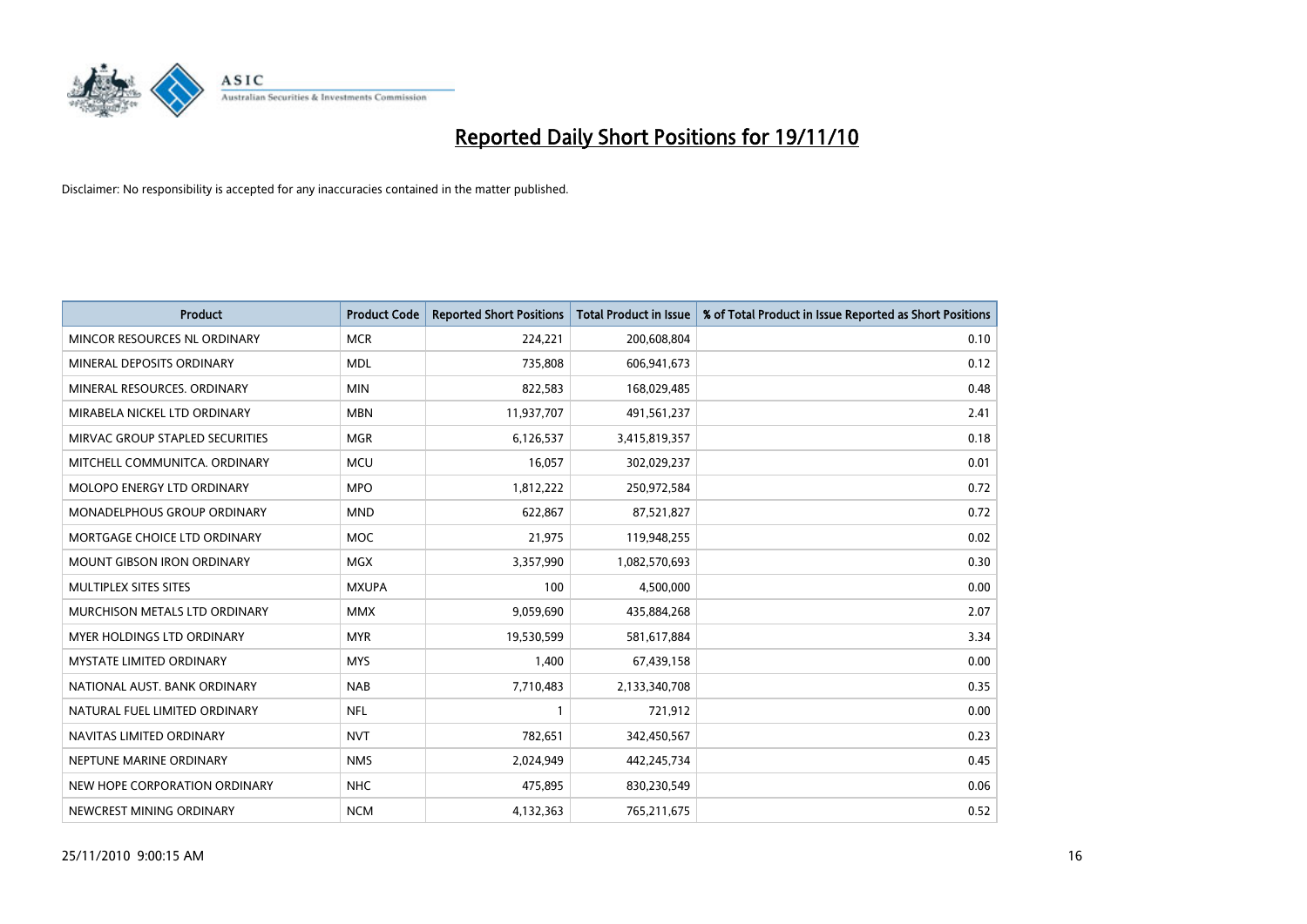

| <b>Product</b>                        | <b>Product Code</b> | <b>Reported Short Positions</b> | Total Product in Issue | % of Total Product in Issue Reported as Short Positions |
|---------------------------------------|---------------------|---------------------------------|------------------------|---------------------------------------------------------|
| NEWS CORP A NON-VOTING CDI            | <b>NWSLV</b>        | 257,296                         | 1,828,204,254          | 0.01                                                    |
| NEWS CORP B VOTING CDI                | <b>NWS</b>          | 6,819,199                       | 798,520,953            | 0.84                                                    |
| NEXBIS LIMITED ORDINARY               | <b>NBS</b>          | 63,733                          | 798,356,704            | 0.01                                                    |
| NEXUS ENERGY LIMITED ORDINARY         | <b>NXS</b>          | 4,235,795                       | 1,020,257,304          | 0.41                                                    |
| NIB HOLDINGS LIMITED ORDINARY         | <b>NHF</b>          | 8,107                           | 495,294,322            | 0.00                                                    |
| NICK SCALI LIMITED ORDINARY           | <b>NCK</b>          | 35,846                          | 81,000,000             | 0.04                                                    |
| NIDO PETROLEUM ORDINARY               | <b>NDO</b>          | 53,463                          | 1,266,550,321          | 0.00                                                    |
| NKWE PLATINUM 10C US COMMON           | <b>NKP</b>          | 243,631                         | 559,651,184            | 0.05                                                    |
| NORTHERN CREST ORDINARY               | <b>NOC</b>          | 24,345                          | 116,074,781            | 0.02                                                    |
| NORTHERN IRON LTD ORDINARY            | <b>NFE</b>          | 1,238,888                       | 336,035,503            | 0.38                                                    |
| NOVOGEN LIMITED ORDINARY              | <b>NRT</b>          | 56,449                          | 102,125,894            | 0.06                                                    |
| NRW HOLDINGS LIMITED ORDINARY         | <b>NWH</b>          | 229,467                         | 251,223,000            | 0.08                                                    |
| NUFARM LIMITED ORDINARY               | <b>NUF</b>          | 4,764,243                       | 261,775,731            | 1.83                                                    |
| NUPLEX INDUSTRIES ORDINARY            | <b>NPX</b>          | 60,989                          | 195,060,783            | 0.03                                                    |
| NYOTA MINERALS LTD ORDINARY           | <b>NYO</b>          | 183,700                         | 453,310,583            | 0.04                                                    |
| OAKTON LIMITED ORDINARY               | <b>OKN</b>          | 625,959                         | 93,674,235             | 0.66                                                    |
| OCEANAGOLD CORP. CHESS DEPOSITARY INT | OGC                 | 326,541                         | 249,874,252            | 0.13                                                    |
| OCEANIA CAPITAL LTD ORDINARY          | <b>OCP</b>          | 2,500                           | 91,921,295             | 0.00                                                    |
| OIL SEARCH LTD ORDINARY               | <b>OSH</b>          | 18,586,985                      | 1,312,888,303          | 1.40                                                    |
| OM HOLDINGS LIMITED ORDINARY          | OMH                 | 1,315,613                       | 503,085,150            | 0.27                                                    |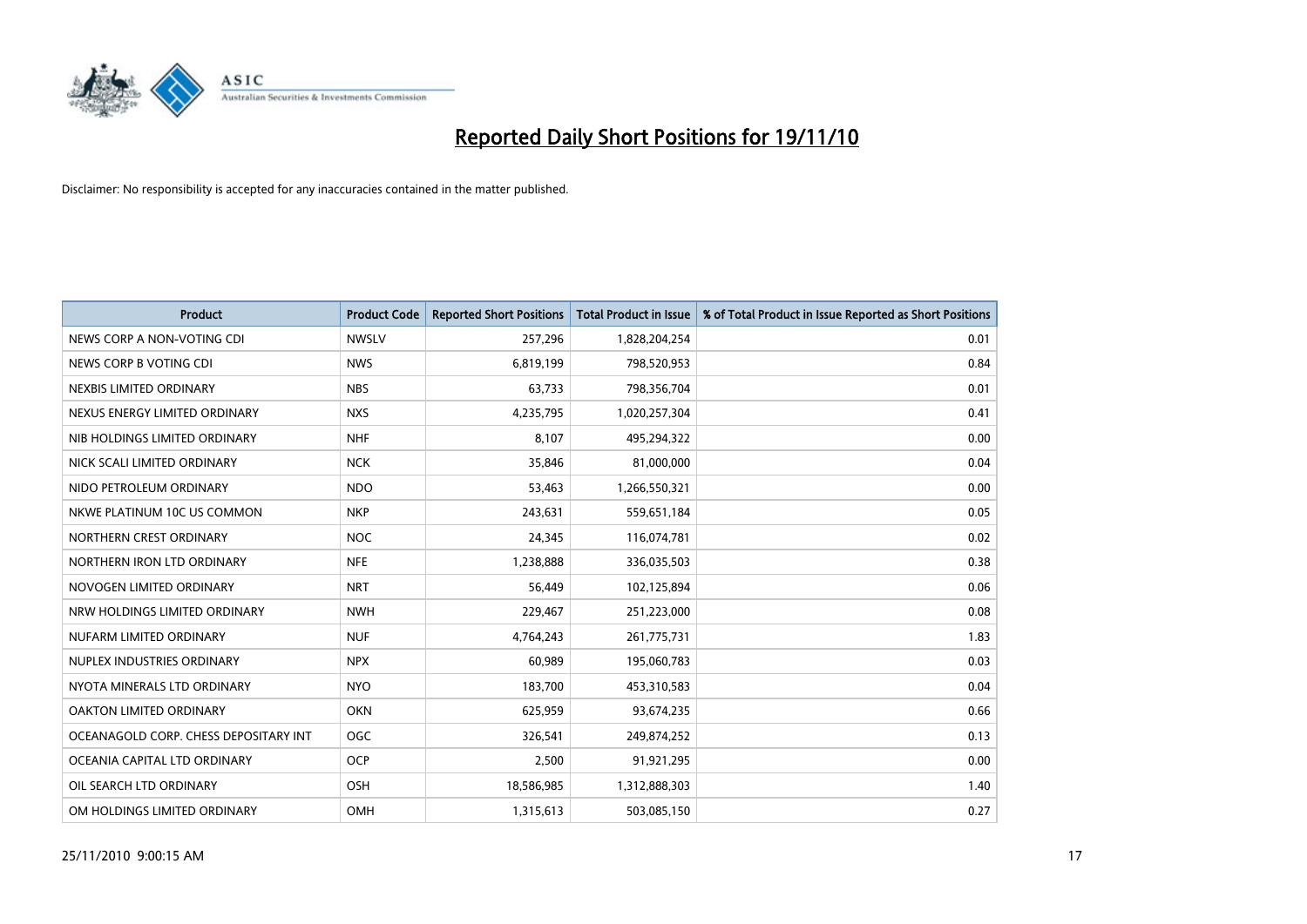

| Product                                 | <b>Product Code</b> | <b>Reported Short Positions</b> | Total Product in Issue | % of Total Product in Issue Reported as Short Positions |
|-----------------------------------------|---------------------|---------------------------------|------------------------|---------------------------------------------------------|
| <b>ONESTEEL LIMITED ORDINARY</b>        | OST                 | 2,054,946                       | 1,334,683,421          | 0.13                                                    |
| ORICA LIMITED ORDINARY                  | ORI                 | 1,179,736                       | 362,100,430            | 0.31                                                    |
| <b>ORIGIN ENERGY ORDINARY</b>           | <b>ORG</b>          | 6,188,486                       | 884,469,012            | 0.69                                                    |
| OROCOBRE LIMITED ORDINARY               | <b>ORE</b>          | 24,935                          | 91,181,996             | 0.03                                                    |
| OROTONGROUP LIMITED ORDINARY            | <b>ORL</b>          |                                 | 40,880,902             | 0.00                                                    |
| OTTO ENERGY LIMITED ORDINARY            | <b>OEL</b>          | 109,204                         | 1,134,540,071          | 0.01                                                    |
| OZ MINERALS ORDINARY                    | OZL                 | 29,993,527                      | 3,238,546,504          | 0.92                                                    |
| <b>PACIFIC BRANDS ORDINARY</b>          | PBG                 | 3,336,266                       | 931,386,248            | 0.37                                                    |
| PALADIN ENERGY LTD ORDINARY             | <b>PDN</b>          | 19,177,241                      | 725,357,086            | 2.63                                                    |
| PANAUST LIMITED ORDINARY                | <b>PNA</b>          | 8,325,506                       | 2,955,176,819          | 0.28                                                    |
| PANORAMIC RESOURCES ORDINARY            | PAN                 | 943,328                         | 206,075,342            | 0.46                                                    |
| PAPERLINX LIMITED ORDINARY              | <b>PPX</b>          | 11,442,186                      | 603,580,761            | 1.88                                                    |
| PAPERLINX SPS TRUST STEP UP PERP. PREF. | <b>PXUPA</b>        | 5,000                           | 2,850,000              | 0.18                                                    |
| PATTIES FOODS LTD ORDINARY              | PFL                 |                                 | 138,908,853            | 0.00                                                    |
| PEAK RESOURCES ORDINARY                 | <b>PEK</b>          | 414,925                         | 125,631,766            | 0.33                                                    |
| PEET LIMITED ORDINARY                   | <b>PPC</b>          | 119,243                         | 302,965,804            | 0.04                                                    |
| PENINSULA ENERGY LTD ORDINARY           | <b>PEN</b>          | 5,000                           | 1,637,297,877          | 0.00                                                    |
| PERILYA LIMITED ORDINARY                | PEM                 | 733,783                         | 526,075,563            | 0.14                                                    |
| PERPETUAL LIMITED ORDINARY              | PPT                 | 1,702,172                       | 43,692,215             | 3.90                                                    |
| PERSEUS MINING LTD ORDINARY             | PRU                 | 1,531,664                       | 421,517,088            | 0.37                                                    |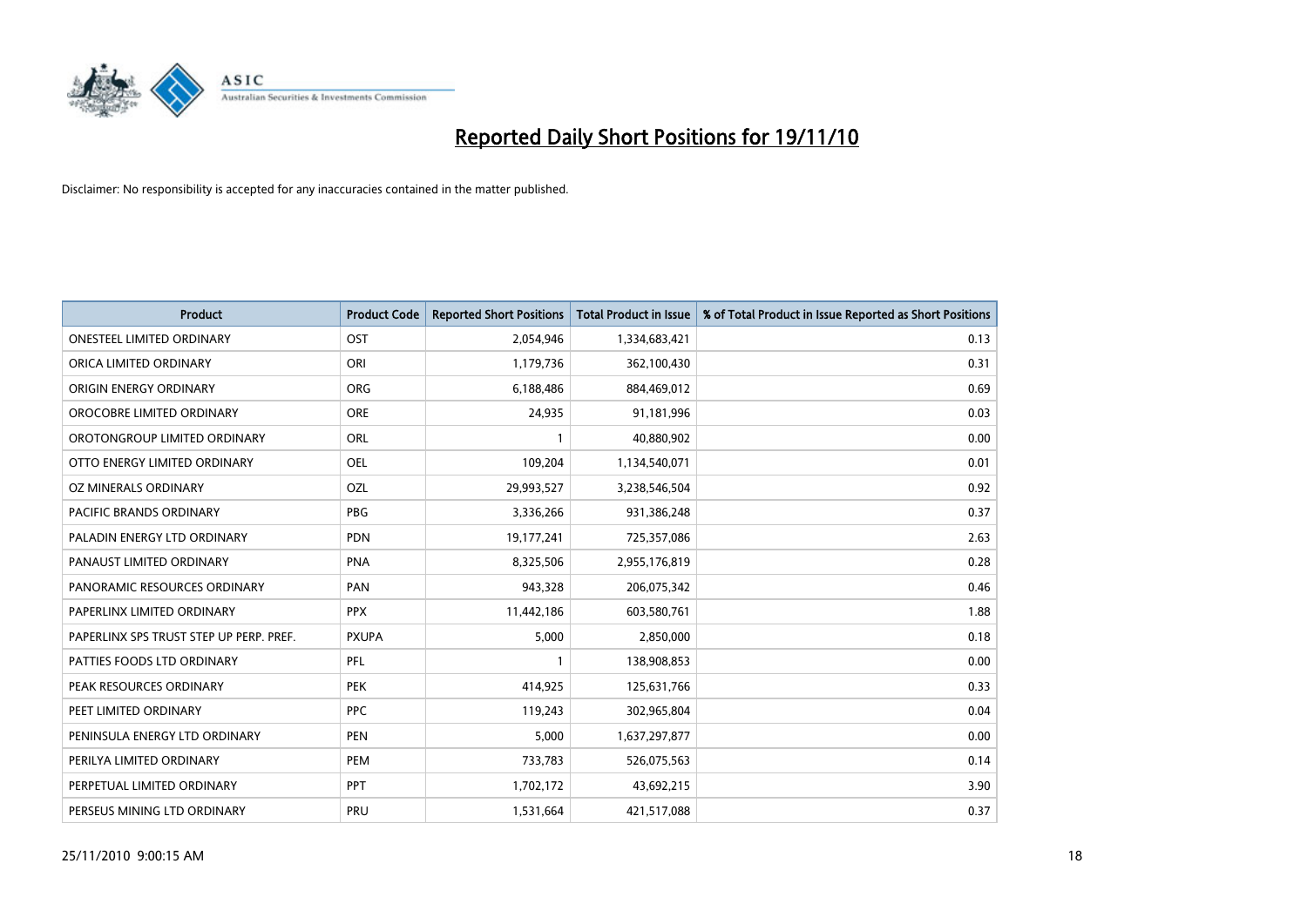

| Product                              | <b>Product Code</b> | <b>Reported Short Positions</b> | <b>Total Product in Issue</b> | % of Total Product in Issue Reported as Short Positions |
|--------------------------------------|---------------------|---------------------------------|-------------------------------|---------------------------------------------------------|
| PETSEC ENERGY ORDINARY               | <b>PSA</b>          | 223,332                         | 231,283,622                   | 0.10                                                    |
| PHARMAXIS LTD ORDINARY               | <b>PXS</b>          | 2,080,447                       | 225,997,684                   | 0.93                                                    |
| PHOTON GROUP LTD ORDINARY            | PGA                 | 250,510                         | 1,540,543,357                 | 0.02                                                    |
| PIKE RIVER COAL ORDINARY             | <b>PRC</b>          | 257,595                         | 405,513,933                   | 0.06                                                    |
| PLATINUM ASSET ORDINARY              | <b>PTM</b>          | 1,916,473                       | 561,347,878                   | 0.32                                                    |
| PLATINUM AUSTRALIA ORDINARY          | PLA                 | 5,612,632                       | 321,130,521                   | 1.73                                                    |
| PLATINUM CAPITAL LTD ORDINARY        | <b>PMC</b>          |                                 | 163,732,888                   | 0.00                                                    |
| PLUTON RESOURCES ORDINARY            | <b>PLV</b>          | 108,003                         | 179,457,362                   | 0.06                                                    |
| PMP LIMITED ORDINARY                 | <b>PMP</b>          | 1,508,219                       | 335,338,483                   | 0.44                                                    |
| PORT BOUVARD LIMITED ORDINARY        | PBD                 | 6,754                           | 593,868,295                   | 0.00                                                    |
| PREMIER INVESTMENTS ORDINARY         | <b>PMV</b>          | 131,075                         | 155,030,045                   | 0.09                                                    |
| PRIMARY HEALTH CARE ORDINARY         | PRY                 | 10,337,280                      | 495,978,188                   | 2.09                                                    |
| PRIME INFR GROUP. STAPLED SECURITIES | PIH                 | 824,986                         | 351,776,795                   | 0.23                                                    |
| PRIME MEDIA GRP LTD ORDINARY         | PRT                 | 2                               | 366,330,303                   | 0.00                                                    |
| PRIMEAG AUSTRALIA ORDINARY           | PAG                 | 311,454                         | 150,569,976                   | 0.21                                                    |
| PROGEN PHARMACEUTIC ORDINARY         | PGL                 | 151,596                         | 24,709,097                    | 0.61                                                    |
| PROGRAMMED ORDINARY                  | PRG                 | 1,293,987                       | 118,169,908                   | 1.10                                                    |
| PSIVIDA CORP CDI 1:1                 | <b>PVA</b>          | 6,878                           | 7,805,836                     | 0.09                                                    |
| <b>QANTAS AIRWAYS ORDINARY</b>       | QAN                 | 28,352,471                      | 2,265,123,620                 | 1.26                                                    |
| <b>QBE INSURANCE GROUP ORDINARY</b>  | <b>OBE</b>          | 20,504,357                      | 1,051,600,529                 | 1.93                                                    |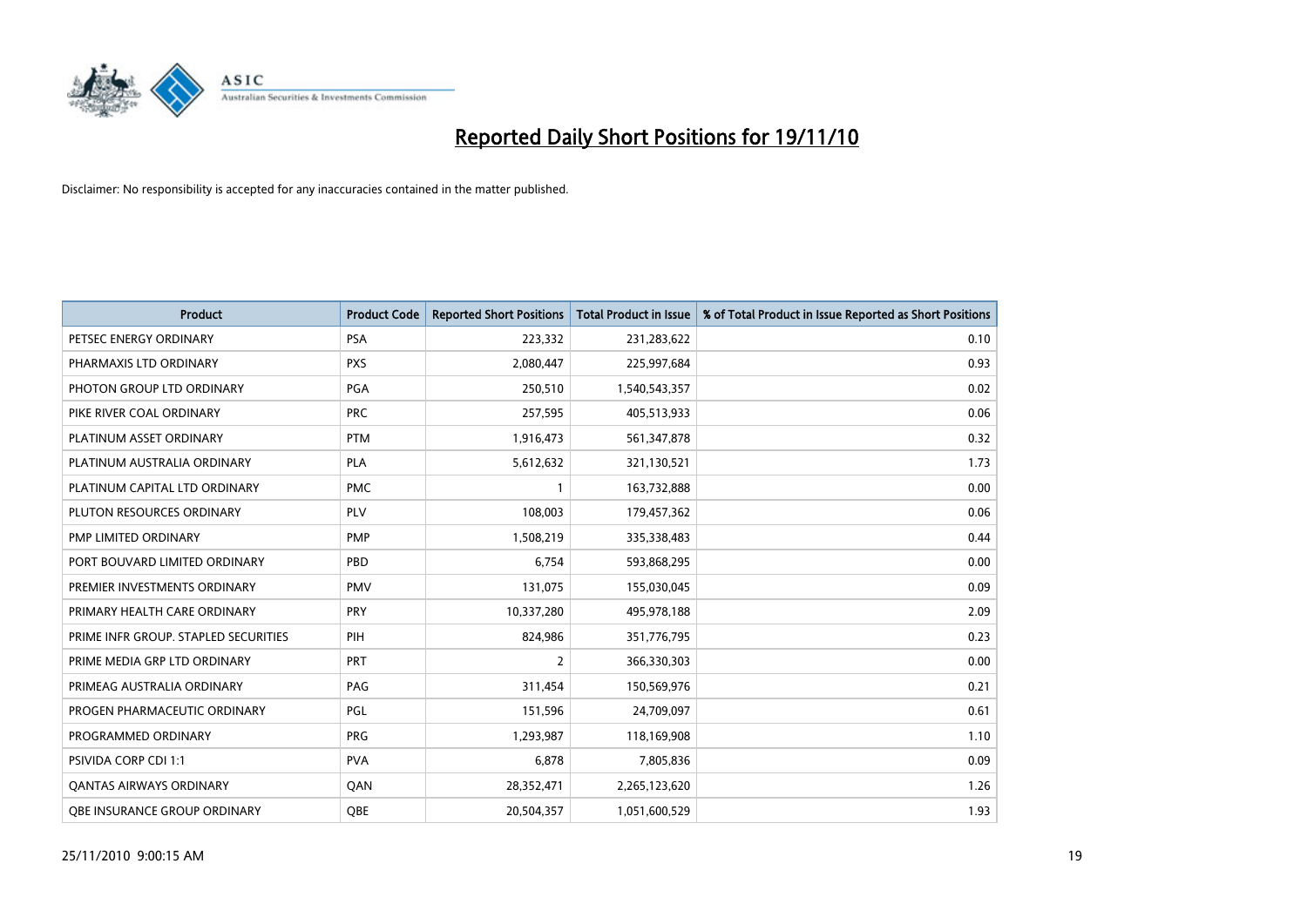

| Product                              | <b>Product Code</b> | <b>Reported Short Positions</b> | <b>Total Product in Issue</b> | % of Total Product in Issue Reported as Short Positions |
|--------------------------------------|---------------------|---------------------------------|-------------------------------|---------------------------------------------------------|
| <b>QUBE LOGISTICS ORDINARY UNITS</b> | <b>QUB</b>          | 300                             | 517,868,029                   | 0.00                                                    |
| RAMELIUS RESOURCES ORDINARY          | <b>RMS</b>          | 37,248                          | 291,208,795                   | 0.01                                                    |
| RAMSAY HEALTH CARE ORDINARY          | <b>RHC</b>          | 1,949,717                       | 202,081,252                   | 0.97                                                    |
| RANGE RESOURCES LTD ORDINARY         | <b>RRS</b>          | 9,265                           | 1,180,974,672                 | 0.00                                                    |
| <b>RCR TOMLINSON ORDINARY</b>        | <b>RCR</b>          | 68,067                          | 131,887,672                   | 0.05                                                    |
| <b>REA GROUP ORDINARY</b>            | <b>REA</b>          | 5,639                           | 129,691,280                   | 0.00                                                    |
| <b>RED FORK ENERGY ORDINARY</b>      | <b>RFE</b>          | 7,696                           | 139,535,000                   | 0.01                                                    |
| REDFLEX HOLDINGS ORDINARY            | <b>RDF</b>          | 858                             | 110,345,599                   | 0.00                                                    |
| <b>REED RESOURCES LTD ORDINARY</b>   | <b>RDR</b>          | 268,205                         | 192,271,768                   | 0.14                                                    |
| <b>REGIS RESOURCES ORDINARY</b>      | <b>RRL</b>          | 245,726                         | 428,945,834                   | 0.05                                                    |
| RESMED INC CDI 10:1                  | <b>RMD</b>          | 9,905,283                       | 1,516,163,980                 | 0.65                                                    |
| <b>RESOLUTE MINING ORDINARY</b>      | <b>RSG</b>          | 806,085                         | 451,503,505                   | 0.17                                                    |
| RESOURCE EQUIP LTD ORDINARY          | <b>RQL</b>          | 82,189                          | 154,247,577                   | 0.05                                                    |
| <b>RESOURCE GENERATION ORDINARY</b>  | <b>RES</b>          | 454,146                         | 182,680,530                   | 0.25                                                    |
| REVERSE CORP LIMITED ORDINARY        | <b>REF</b>          | 25,141                          | 92,382,175                    | 0.03                                                    |
| REX MINERALS LIMITED ORDINARY        | <b>RXM</b>          | 80,000                          | 132,205,460                   | 0.06                                                    |
| RHG LIMITED ORDINARY                 | <b>RHG</b>          | 13,020                          | 318,745,978                   | 0.00                                                    |
| RIDLEY CORPORATION ORDINARY          | <b>RIC</b>          | 53,937                          | 307,817,071                   | 0.02                                                    |
| RIO TINTO LIMITED ORDINARY           | <b>RIO</b>          | 18,959,490                      | 435,758,720                   | 4.32                                                    |
| RIVERCITY MOTORWAY STAPLED           | <b>RCY</b>          | 300,208                         | 957,010,115                   | 0.03                                                    |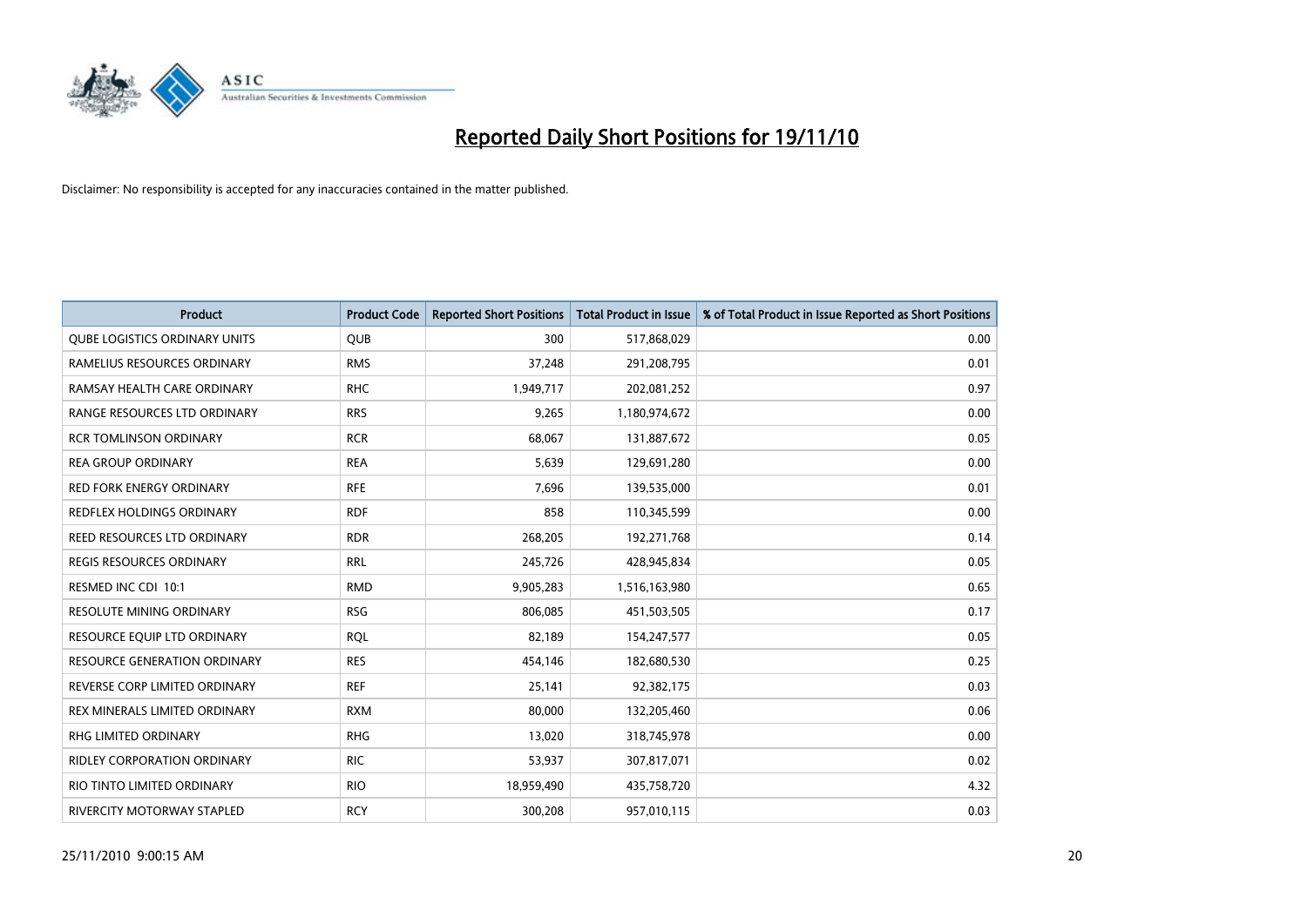

| Product                                  | <b>Product Code</b> | <b>Reported Short Positions</b> | Total Product in Issue | % of Total Product in Issue Reported as Short Positions |
|------------------------------------------|---------------------|---------------------------------|------------------------|---------------------------------------------------------|
| RIVERSDALE MINING ORDINARY               | <b>RIV</b>          | 263,522                         | 236,356,188            | 0.09                                                    |
| ROC OIL COMPANY ORDINARY                 | <b>ROC</b>          | 3,009,548                       | 713,154,560            | 0.42                                                    |
| SAI GLOBAL LIMITED ORDINARY              | SAI                 | 89,800                          | 197,905,160            | 0.04                                                    |
| SALMAT LIMITED ORDINARY                  | <b>SLM</b>          | 78,195                          | 159,134,483            | 0.05                                                    |
| SAMSON OIL & GAS LTD ORDINARY            | SSN                 | 390.000                         | 1,664,588,164          | 0.02                                                    |
| SANDFIRE RESOURCES ORDINARY              | <b>SFR</b>          | 213,037                         | 131,734,760            | 0.16                                                    |
| <b>SANTOS LTD ORDINARY</b>               | <b>STO</b>          | 4,582,210                       | 834,124,056            | 0.54                                                    |
| SARACEN MINERAL ORDINARY                 | <b>SAR</b>          | 254,351                         | 492,151,415            | 0.05                                                    |
| SEDGMAN LIMITED ORDINARY                 | <b>SDM</b>          | 155,292                         | 207,997,898            | 0.07                                                    |
| SEEK LIMITED ORDINARY                    | <b>SEK</b>          | 2,270,903                       | 336,584,488            | 0.65                                                    |
| SENETAS CORPORATION ORDINARY             | <b>SEN</b>          | 756,999                         | 461,522,263            | 0.16                                                    |
| SERVCORP LIMITED ORDINARY                | SRV                 | 160,029                         | 98,440,807             | 0.16                                                    |
| SERVICE STREAM ORDINARY                  | <b>SSM</b>          | 352,683                         | 283,418,867            | 0.12                                                    |
| SEVEN GROUP HOLDINGS ORDINARY            | <b>SVW</b>          | 194,355                         | 305,410,281            | 0.06                                                    |
| SIGMA PHARMACEUTICAL ORDINARY            | <b>SIP</b>          | 8,902,218                       | 1,178,626,572          | 0.75                                                    |
| SIGNATURE CAP LTD ORDINARY               | SGI                 | 47,306                          | 185,609,474            | 0.03                                                    |
| <b>SILEX SYSTEMS ORDINARY</b>            | <b>SLX</b>          | 157,114                         | 149,506,391            | 0.09                                                    |
| SILVER LAKE RESOURCE ORDINARY            | <b>SLR</b>          | 60,578                          | 178,882,838            | 0.03                                                    |
| SIMS METAL MGMT LTD ORDINARY             | SGM                 | 3,819,740                       | 204,740,467            | 1.84                                                    |
| SINGAPORE TELECOMM. CHESS DEPOSITARY INT | <b>SGT</b>          | 3,320,464                       | 381,238,779            | 0.86                                                    |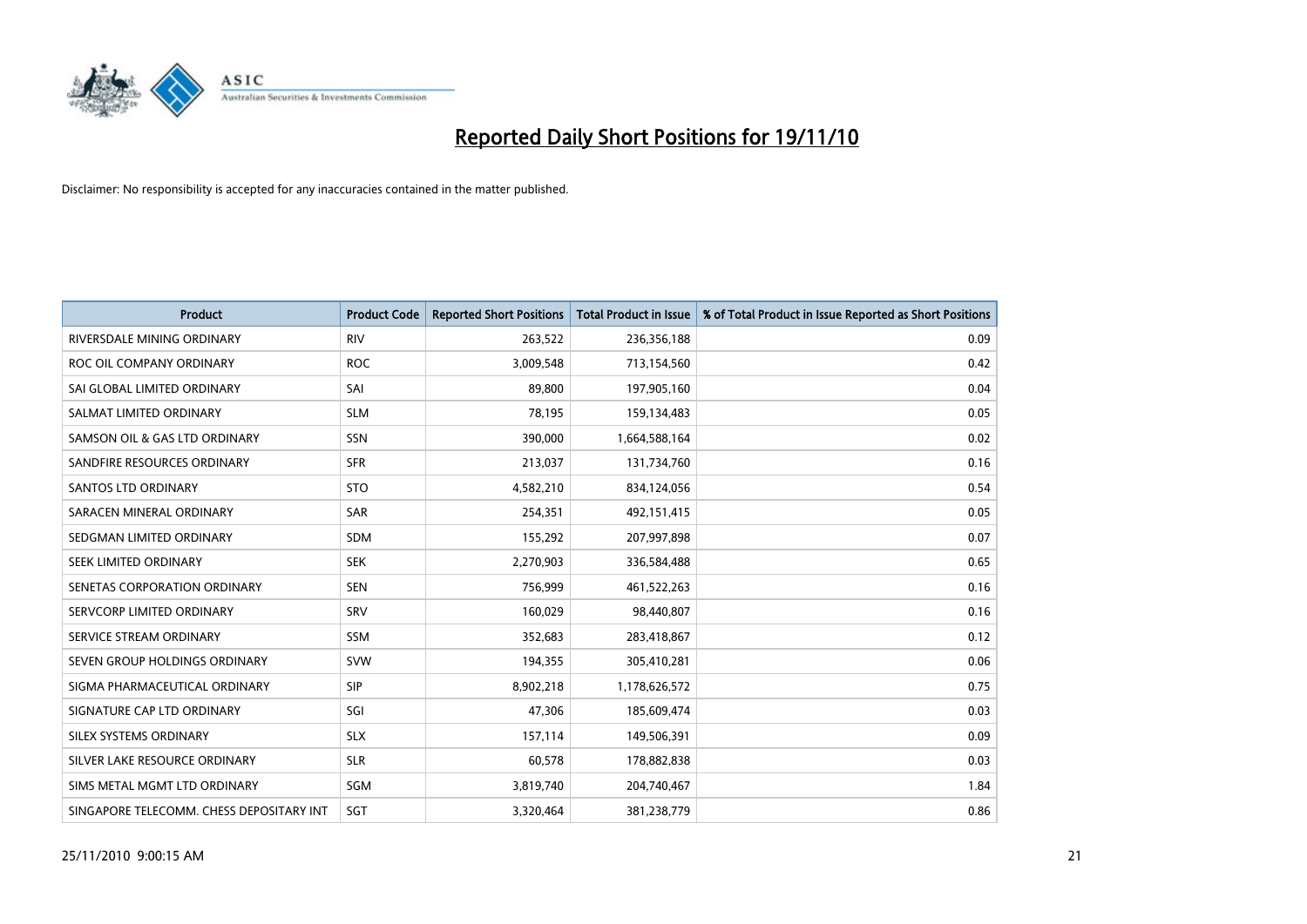

| <b>Product</b>                          | <b>Product Code</b> | <b>Reported Short Positions</b> | Total Product in Issue | % of Total Product in Issue Reported as Short Positions |
|-----------------------------------------|---------------------|---------------------------------|------------------------|---------------------------------------------------------|
| SKILLED GROUP LTD ORDINARY              | <b>SKE</b>          | 100,553                         | 190,738,408            | 0.04                                                    |
| SKY CITY ENTERTAIN, ORDINARY            | <b>SKC</b>          | 14,576,429                      | 575,114,687            | 2.53                                                    |
| <b>SKY NETWORK ORDINARY</b>             | <b>SKT</b>          | 1,325,013                       | 389,139,785            | 0.34                                                    |
| SMS MANAGEMENT. ORDINARY                | <b>SMX</b>          | 48,460                          | 67,661,358             | 0.07                                                    |
| SONIC HEALTHCARE ORDINARY               | <b>SHL</b>          | 4,187,695                       | 388,429,875            | 1.08                                                    |
| SOUL PATTINSON (W.H) ORDINARY           | SOL                 | 3,130                           | 238,640,580            | 0.00                                                    |
| SP AUSNET STAPLED SECURITIES            | <b>SPN</b>          | 6,742,848                       | 2,748,353,504          | 0.24                                                    |
| SPARK INFRASTRUCTURE STAPLED SECURITIES | SKI                 | 16,285,274                      | 1,326,734,264          | 1.22                                                    |
| SPDR 200 FUND ETF UNITS                 | <b>STW</b>          | 7,408                           | 57,428,081             | 0.01                                                    |
| SPDR 50 FUND ETF UNITS                  | <b>SFY</b>          | 20,000                          | 5,665,922              | 0.35                                                    |
| SPECIALTY FASHION ORDINARY              | <b>SFH</b>          | 983,710                         | 191,268,264            | 0.51                                                    |
| SPOTLESS GROUP LTD ORDINARY             | <b>SPT</b>          | 1,176,560                       | 261,070,153            | 0.45                                                    |
| ST BARBARA LIMITED ORDINARY             | <b>SBM</b>          | 20,146,075                      | 1,953,668,407          | 1.03                                                    |
| STANMORE COAL LTD ORDINARY              | <b>SMR</b>          | 17,231                          | 77,750,738             | 0.02                                                    |
| STARPHARMA HOLDINGS ORDINARY            | SPL                 | 4,000                           | 240,454,208            | 0.00                                                    |
| STH AMERICAN COR LTD ORDINARY           | SAY                 | 9,200                           | 233,651,371            | 0.00                                                    |
| STHN CROSS MEDIA ORDINARY               | <b>SXL</b>          | 114,362                         | 378,827,750            | 0.03                                                    |
| STOCKLAND UNITS/ORD STAPLED             | <b>SGP</b>          | 12,779,963                      | 2,383,036,717          | 0.52                                                    |
| <b>STRAITS RESOURCES ORDINARY</b>       | SRL                 | 4,791,676                       | 255,203,613            | 1.88                                                    |
| STW COMMUNICATIONS ORDINARY             | SGN                 | 286,751                         | 364,310,964            | 0.08                                                    |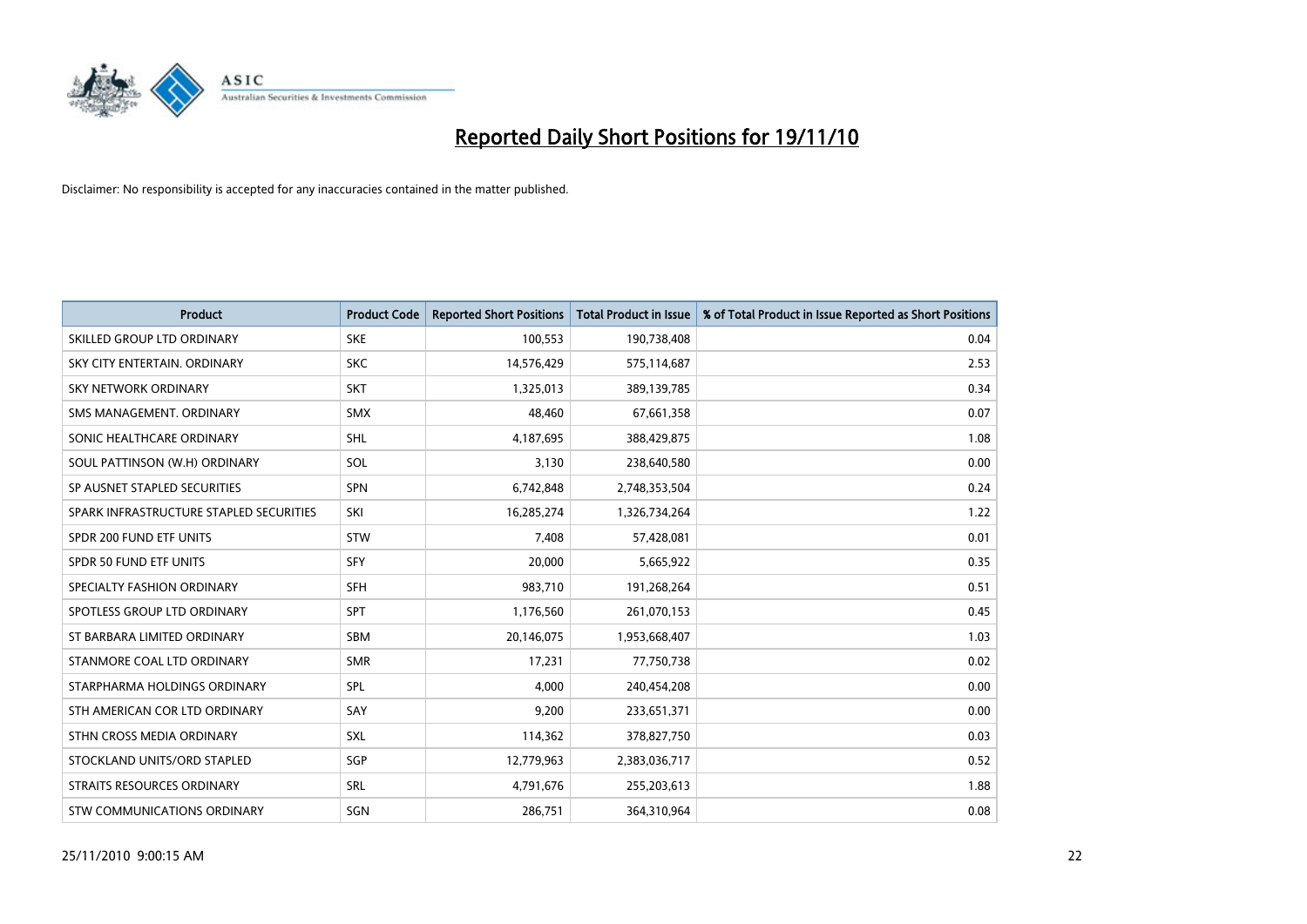

| <b>Product</b>                       | <b>Product Code</b> | <b>Reported Short Positions</b> | <b>Total Product in Issue</b> | % of Total Product in Issue Reported as Short Positions |
|--------------------------------------|---------------------|---------------------------------|-------------------------------|---------------------------------------------------------|
| SUNCORP-METWAY, ORDINARY             | <b>SUN</b>          | 5,482,891                       | 1,281,390,524                 | 0.41                                                    |
| SUNDANCE RESOURCES ORDINARY          | <b>SDL</b>          | 13,622,820                      | 2,709,995,932                 | 0.50                                                    |
| SUNLAND GROUP LTD ORDINARY           | <b>SDG</b>          | 73,388                          | 244,935,981                   | 0.03                                                    |
| SUPER CHEAP AUTO GRP ORDINARY        | <b>SUL</b>          | 143,007                         | 128,752,619                   | 0.11                                                    |
| <b>SWICK MINING ORDINARY</b>         | <b>SWK</b>          | 1,548                           | 236,724,970                   | 0.00                                                    |
| SYMEX HOLDINGS ORDINARY              | <b>SYM</b>          | 6,633                           | 125,037,628                   | 0.01                                                    |
| <b>TABCORP HOLDINGS LTD ORDINARY</b> | <b>TAH</b>          | 3,155,844                       | 654,446,483                   | 0.47                                                    |
| <b>TALENT2 INTERNATION ORDINARY</b>  | <b>TWO</b>          | 7                               | 141,656,000                   | 0.00                                                    |
| TALISMAN MINING ORDINARY             | <b>TLM</b>          | 36,399                          | 110,655,418                   | 0.03                                                    |
| <b>TANAMI GOLD NL ORDINARY</b>       | <b>TAM</b>          | 76,917                          | 260,947,676                   | 0.03                                                    |
| TAP OIL LIMITED ORDINARY             | <b>TAP</b>          | 270,948                         | 240,967,311                   | 0.11                                                    |
| TASSAL GROUP LIMITED ORDINARY        | <b>TGR</b>          | 2,352,609                       | 146,304,404                   | 1.60                                                    |
| <b>TATTS GROUP LTD ORDINARY</b>      | <b>TTS</b>          | 6,023,056                       | 1,300,888,465                 | 0.45                                                    |
| TELECOM CORPORATION ORDINARY         | <b>TEL</b>          | 30,762,558                      | 1,924,581,727                 | 1.61                                                    |
| TELSTRA CORPORATION, ORDINARY        | <b>TLS</b>          | 16,033,027                      | 12,443,074,357                | 0.13                                                    |
| TEN NETWORK HOLDINGS ORDINARY        | <b>TEN</b>          | 25,026,210                      | 1,045,236,720                 | 2.41                                                    |
| TFS CORPORATION LTD ORDINARY         | <b>TFC</b>          | 63,054                          | 227,360,909                   | 0.02                                                    |
| THE REJECT SHOP ORDINARY             | <b>TRS</b>          | 30,117                          | 26,033,570                    | 0.11                                                    |
| THOR MINING PLC CHESS DEPOSITARY     | <b>THR</b>          | 2,307                           | 288,754,017                   | 0.00                                                    |
| THORN GROUP LIMITED ORDINARY         | <b>TGA</b>          | 2,361                           | 129,459,770                   | 0.00                                                    |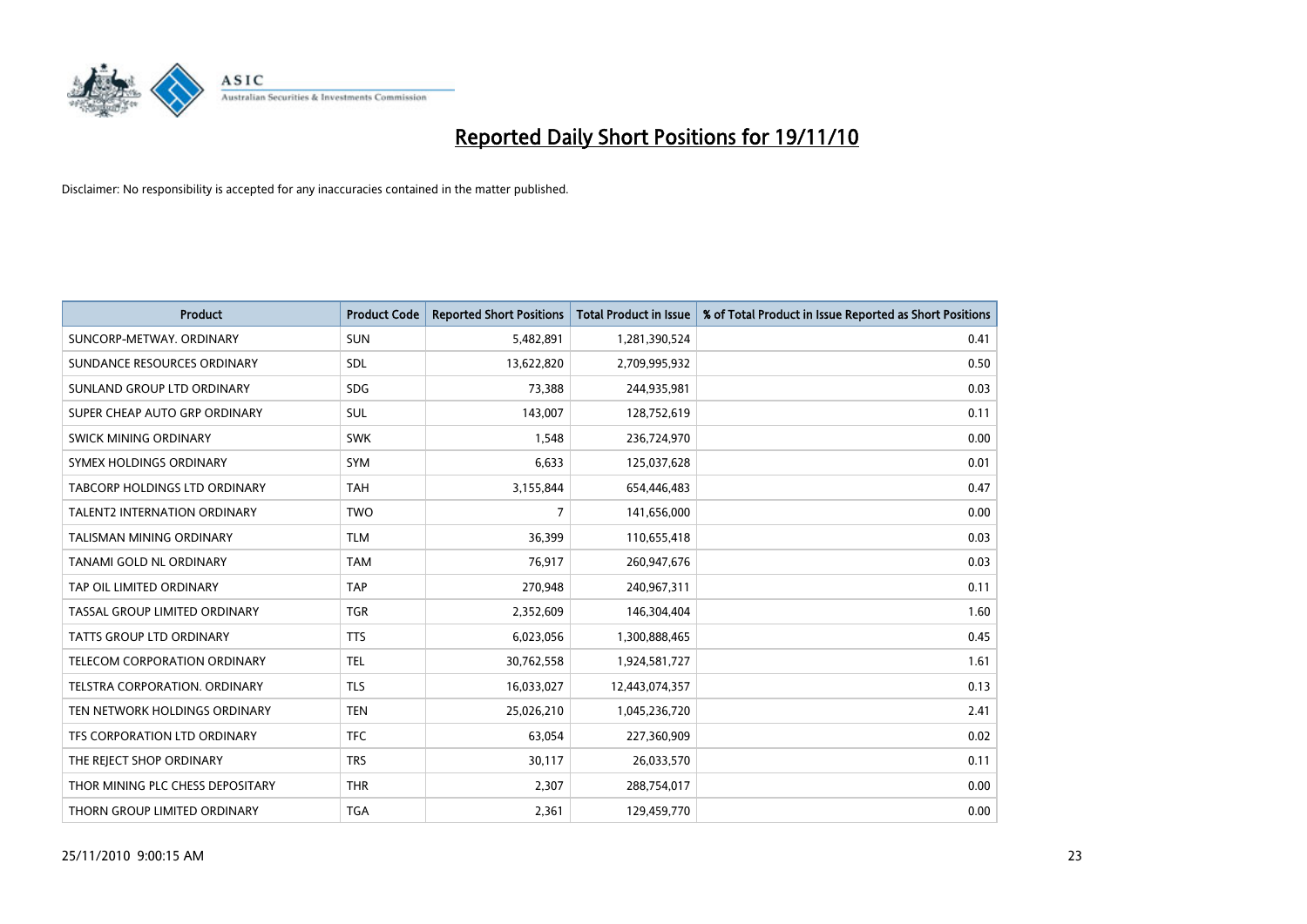

| <b>Product</b>                          | <b>Product Code</b> | <b>Reported Short Positions</b> | <b>Total Product in Issue</b> | % of Total Product in Issue Reported as Short Positions |
|-----------------------------------------|---------------------|---------------------------------|-------------------------------|---------------------------------------------------------|
| THUNDELARRA EXPLOR. ORDINARY            | <b>THX</b>          | 6,261                           | 152,910,147                   | 0.00                                                    |
| TIGER RESOURCES ORDINARY                | <b>TGS</b>          | 163,189                         | 596,373,151                   | 0.03                                                    |
| TIMBERCORP LIMITED ORDINARY             | <b>TIM</b>          | 90,075                          | 352,071,429                   | 0.02                                                    |
| TISHMAN SPEYER UNITS                    | <b>TSO</b>          | 50,674                          | 338,440,904                   | 0.01                                                    |
| TNG LIMITED ORDINARY                    | <b>TNG</b>          | 4,321                           | 258,055,076                   | 0.00                                                    |
| TOLL HOLDINGS LTD ORDINARY              | <b>TOL</b>          | 10,039,877                      | 706,577,616                   | 1.43                                                    |
| TORO ENERGY LIMITED ORDINARY            | <b>TOE</b>          | 35,404                          | 964,936,676                   | 0.00                                                    |
| <b>TOWER AUSTRALIA ORDINARY</b>         | <b>TAL</b>          | 767,405                         | 415,928,881                   | 0.18                                                    |
| TOWER LIMITED ORDINARY                  | <b>TWR</b>          | 689,519                         | 260,631,787                   | 0.26                                                    |
| TOX FREE SOLUTIONS ORDINARY             | <b>TOX</b>          | 486,418                         | 91,855,500                    | 0.52                                                    |
| TPG TELECOM LIMITED ORDINARY            | <b>TPM</b>          | 2,897,700                       | 767,849,104                   | 0.38                                                    |
| TRANSFIELD SERV INFR STAPLED SECURITIES | <b>TSI</b>          | 248,968                         | 434,862,971                   | 0.06                                                    |
| <b>TRANSFIELD SERVICES ORDINARY</b>     | <b>TSE</b>          | 4,462,077                       | 441,350,229                   | 1.00                                                    |
| TRANSPACIFIC INDUST, ORDINARY           | <b>TPI</b>          | 9,455,798                       | 960,638,735                   | 0.97                                                    |
| TRANSURBAN GROUP TRIPLE STAPLED SEC.    | <b>TCL</b>          | 4,615,770                       | 1,441,290,633                 | 0.31                                                    |
| TRINITY GROUP STAPLED SECURITIES        | <b>TCO</b>          | 3,419                           | 231,701,539                   | 0.00                                                    |
| TROY RESOURCES NL ORDINARY              | <b>TRY</b>          | 39,306                          | 87,474,323                    | 0.04                                                    |
| UGL LIMITED ORDINARY                    | <b>UGL</b>          | 4,353,683                       | 166,028,705                   | 2.61                                                    |
| UNILIFE CORPORATION CDI 6:1             | <b>UNS</b>          | 76,794                          | 240,197,820                   | 0.03                                                    |
| UXC LIMITED ORDINARY                    | <b>UXC</b>          | 13,762                          | 305,789,718                   | 0.00                                                    |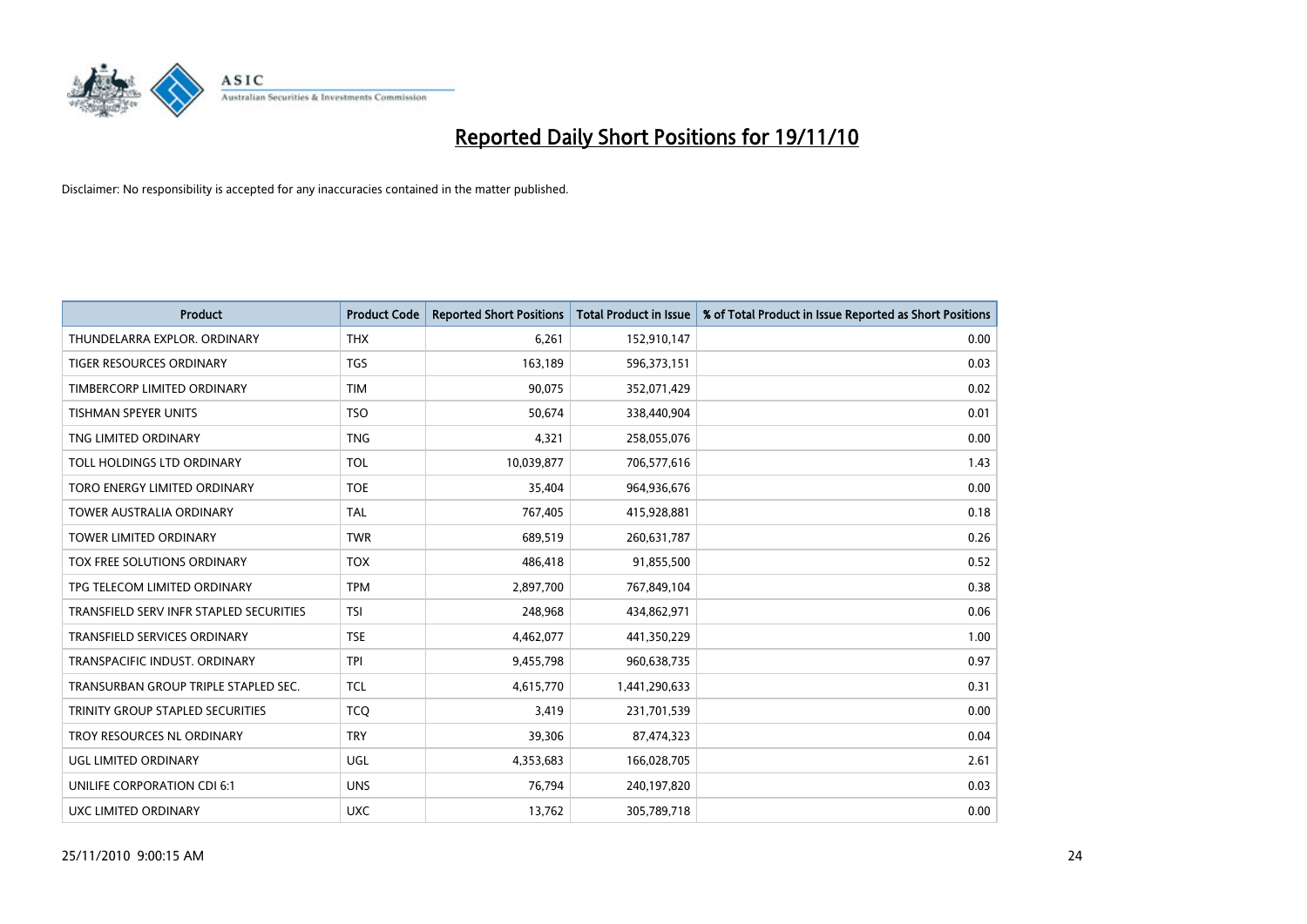

| <b>Product</b>                            | <b>Product Code</b> | <b>Reported Short Positions</b> | <b>Total Product in Issue</b> | % of Total Product in Issue Reported as Short Positions |
|-------------------------------------------|---------------------|---------------------------------|-------------------------------|---------------------------------------------------------|
| VALAD PROPERTY GROUP STAPLED US PROHIBIT. | <b>VPG</b>          | 3,845,795                       | 115,108,116                   | 3.34                                                    |
| <b>VDM GROUP LIMITED ORDINARY</b>         | <b>VMG</b>          | 11.116                          | 195,613,088                   | 0.01                                                    |
| <b>VENTURE MINERALS ORDINARY</b>          | <b>VMS</b>          | 6,500                           | 192,663,334                   | 0.00                                                    |
| VILLAGE ROADSHOW LTD ORDINARY             | <b>VRL</b>          | 682                             | 106,949,195                   | 0.00                                                    |
| VILLAGE ROADSHOW LTD 'A' CLASS PREFERENCE | <b>VRLPA</b>        | 19,557                          | 44,368,905                    | 0.04                                                    |
| <b>VIRGIN BLUE HOLDINGS ORDINARY</b>      | <b>VBA</b>          | 16,714,844                      | 2,209,126,568                 | 0.76                                                    |
| <b>VISION GROUP HLDGS ORDINARY</b>        | <b>VGH</b>          | 78.000                          | 72,771,187                    | 0.11                                                    |
| <b>VITA GROUP LTD ORDINARY</b>            | <b>VTG</b>          | 75,190                          | 142,499,800                   | 0.05                                                    |
| VITERRA INC CDI 1:1                       | <b>VTA</b>          | 4,177                           | 68,629,939                    | 0.01                                                    |
| <b>WAREHOUSE GROUP ORDINARY</b>           | <b>WHS</b>          | 251,483                         | 311,195,868                   | 0.08                                                    |
| <b>WATPAC LIMITED ORDINARY</b>            | <b>WTP</b>          | 7,535                           | 183,341,382                   | 0.00                                                    |
| <b>WDS LIMITED ORDINARY</b>               | <b>WDS</b>          | 28,515                          | 143,107,458                   | 0.02                                                    |
| WEBJET LIMITED ORDINARY                   | <b>WEB</b>          | 101,851                         | 77,361,278                    | 0.14                                                    |
| <b>WESFARMERS LIMITED ORDINARY</b>        | <b>WES</b>          | 22,365,410                      | 1,005,179,423                 | 2.20                                                    |
| WESFARMERS LIMITED PARTIALLY PROTECTED    | <b>WESN</b>         | 1,693,150                       | 151,892,739                   | 1.11                                                    |
| WEST AUSTRALIAN NEWS ORDINARY             | <b>WAN</b>          | 7,415,920                       | 219,668,970                   | 3.39                                                    |
| <b>WESTERN AREAS NL ORDINARY</b>          | <b>WSA</b>          | 8,175,287                       | 179,735,899                   | 4.54                                                    |
| WESTERN DESERT RES. ORDINARY              | <b>WDR</b>          | 948                             | 134,511,656                   | 0.00                                                    |
| WESTFIELD GROUP ORD/UNIT STAPLED SEC      | <b>WDC</b>          | 3,098,753                       | 2,307,773,663                 | 0.11                                                    |
| WESTPAC BANKING CORP ORDINARY             | <b>WBC</b>          | 23,077,755                      | 2,989,719,783                 | 0.76                                                    |